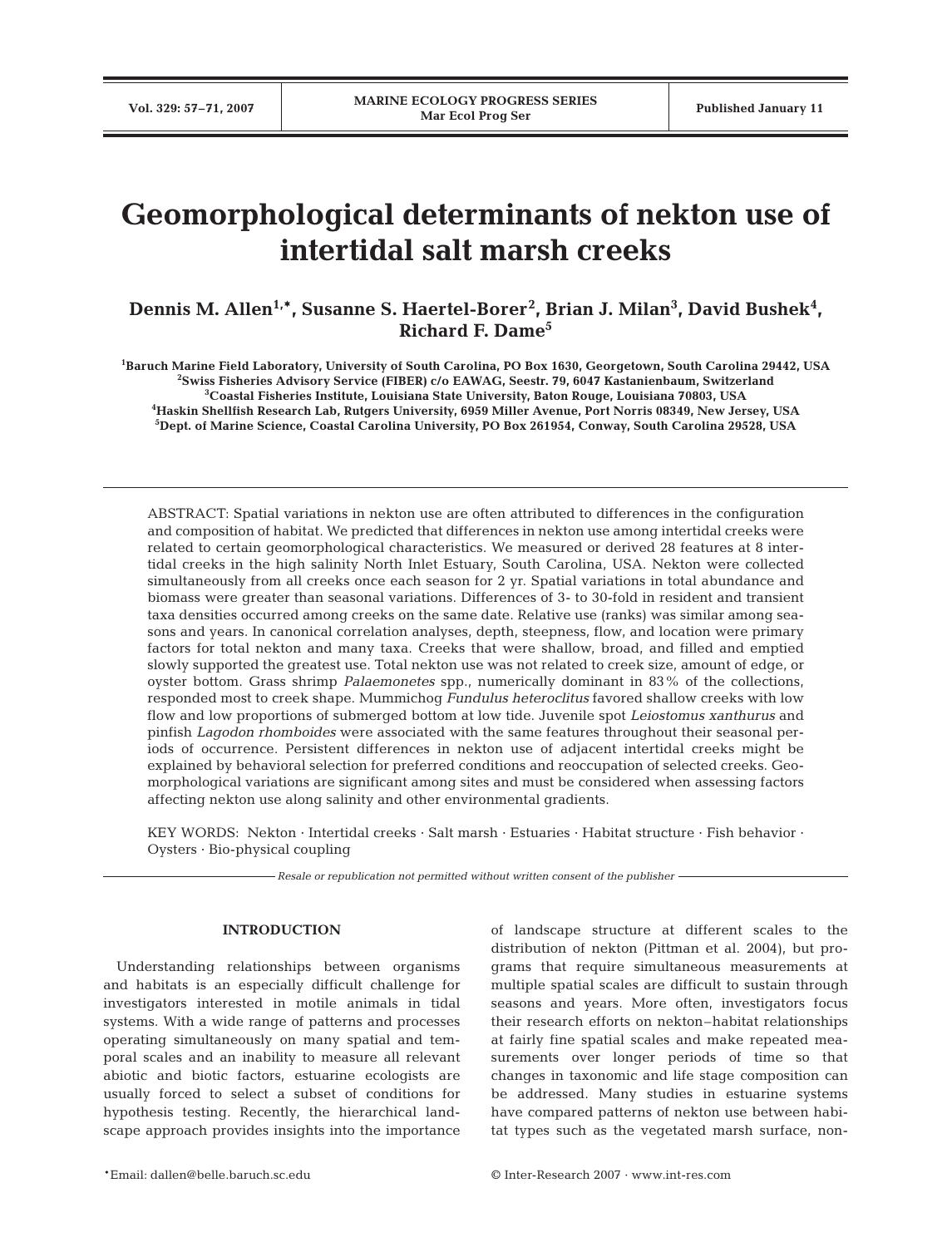vegetated edges and intertidal creeks (see review by Minello et al. 2003).

Intertidal creeks are prominent features of the salt marsh landscape where they connect permanently flooded waterways and the vegetated marsh surface. Creeks that begin flooding shortly after low tide and remain inundated through most of the tidal cycle function as primary conduits for hydrologic and material exchanges between subtidal channels and the intertidal landscape, which often include mudflats, oyster reefs and marsh. Densities, sizes, shapes and bottoms of intertidal creeks vary considerably within and among estuaries. Short-term fluctuations in physical conditions of the water column within flooded creeks generally exceed those in major channels and open waterways. Intertidal creeks closest to the uplands are most variable due to the influences of freshwater runoff and development within adjacent watersheds (Holland et al. 2004).

Fishes and motile invertebrates use flooded intertidal creeks to forage and find refuge from aquatic predators (McIvor & Rozas 1996, Kneib 1997, Gibson 2003). Some nekton use intertidal creeks as corridors to access the marsh (Rozas et al. 1988), but these channels can also serve as terminal destinations for other taxa and life stages that do not move into the marsh at high tide (Cain & Dean 1976). Most tidal migrants return to subtidal areas during low tide, but some remain in permanently submerged portions (pools) of intertidal creeks which may serve as staging areas for animals that move into higher intertidal areas when these are flooded (Webb & Kneib 2002). Whether nekton feed on the marsh (Cicchetti & Diaz 2000, Kneib 2000) or within the creek (Cattrijsse et al. 1994), intertidal creeks play a key role in facilitating the 'trophic transfer' of biomass and energy between the salt marsh, open waters and the coastal ocean (Kneib 1997, Deegan et al. 2000).

Spatial variations in nekton use of creeks have been attributed to salinity (Weinstein et al. 1980, Able et al. 2001), dimensions and stream order (Rozas & Odum 1987, Desmond et al. 2000), and surrounding landscape structure (Webb & Kneib 2002). Despite widespread recognition of the high utilization of intertidal creeks by nekton, relationships between the internal composition and configuration of creeks and nekton use have not been explored. In this study, we quantified relationships between hydrogeomorphological characteristics of intertidal salt marsh creeks and the use of this habitat by fishes, shrimps and crabs. We predicted that: (1) the magnitude of nekton use varies considerably among intertidal creeks, (2) variations in use are related to differences in certain physical characteristics of creeks, and (3) patterns of use and associations with physical features vary among taxa and change seasonally.

#### **MATERIALS AND METHODS**

**Study site.** The study was conducted in North-Inlet Estuary (33° 20' N, 79° 10' W) in Georgetown County, South Carolina, USA. This warm temperate, high salinity, barrier island bounded system is dominated by *Spartina alterniflora* marsh (1650 ha). Creeks, intertidal flats and oyster reefs cover about 850 ha. The system is subject to semidiurnal tides with a mean tidal range of 1.5 m. Due to shallow water depth and tidal currents, the creeks are generally well mixed and vertically homogeneous with respect to dissolved substances (Dame et al. 2000).

For this study, we selected 8 relatively large intertidal creeks that ranged from 153 to 517 m in length. The furthest distance between creeks was 1.3 km (Fig. 1). Four of the intertidal creeks (1 to 4) were associated with Clambank Creek, a major subtidal channel, and the other 4 intertidal creeks (5 to 8) were associated with Town Creek, a larger subtidal channel (Fig. 1). All 8 intertidal creeks were located above the mean low water level, and >90% of the flooded volume flowed into the adjacent subtidal channel during



Fig. 1. Location of 8 intertidal creeks in North Inlet Estuary, South Carolina, USA. Uplands (dark grey) border intertidal marshes (light grey), and intertidal creeks (black) are connected to sub-tidal channels (white)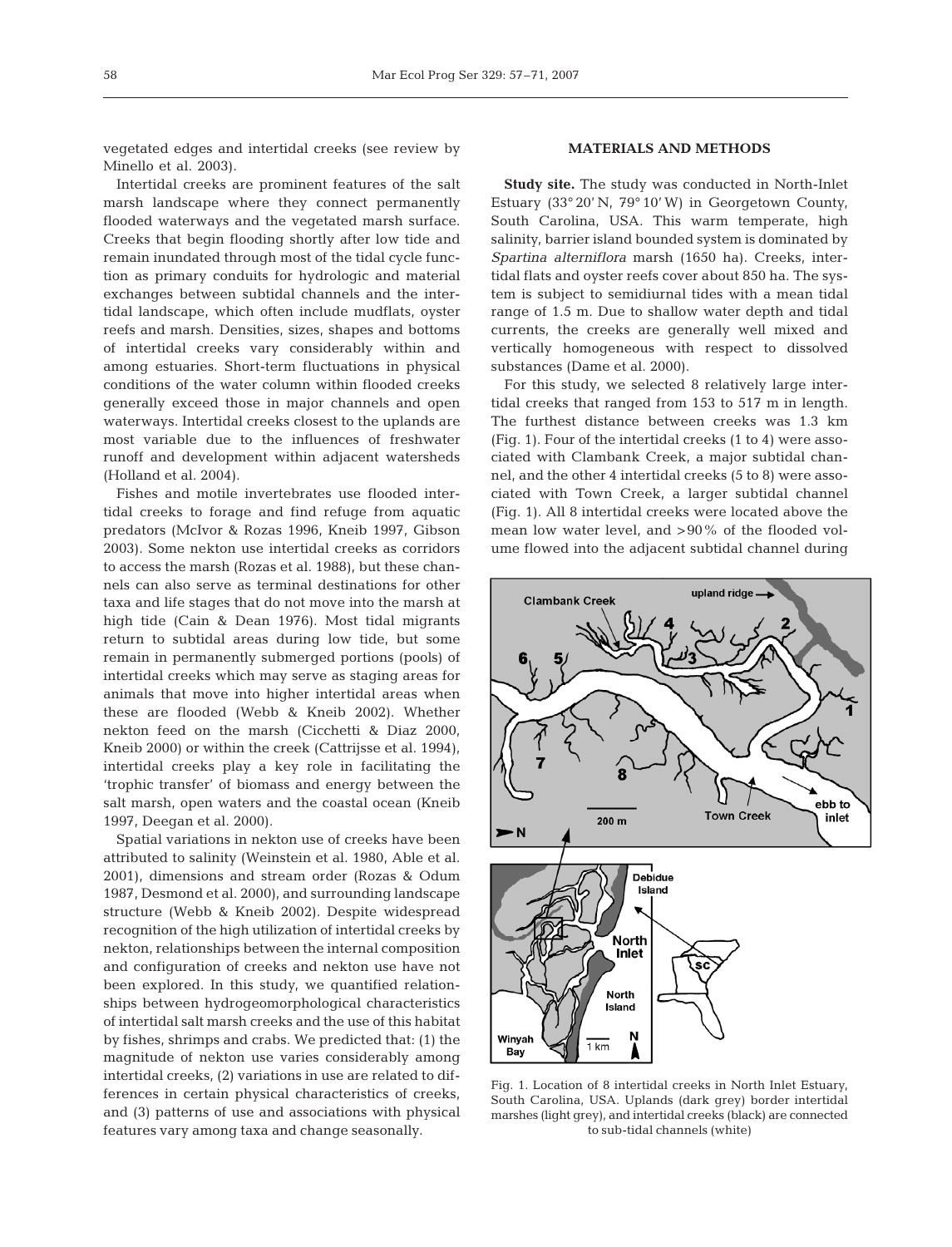every ebbing tide. Current velocities in the intertidal creeks were  $<$  35 cm s<sup> $-1$ </sup> during peak flow.

**Experimental design.** Our study of relationships between nekton and the hydrogeomorphological features of the intertidal creeks was part of an investigation of the role of oysters in determining the structure and function of these intertidal systems. In that study, we used a replicated Before After Control Impact (BACI) design (Steward-Oaten et al. 1986) in which physical, chemical and biological (oysters and nekton) parameters were measured for 1 yr (March 1997 to February 1998) before the experimental manipulation. In the second year, living oysters were removed by hand from 4 of the 8 creeks and the same variables were measured for another year (March 1998 to February 1999). Dead shell base remained in areas from which live oysters were removed. Specific information about the design, methods and results of the oyster removal experiment on dissolved constituents can be found in Dame et al. (2000, 2002). The following methods include information most relevant to the nekton component.

**Geomorphological variables.** To characterize and quantify the physical configurations of the intertidal creeks, we measured 11 geomorphological features during topographic and bathymetric surveys (Dame et al. 2000). These were: length, width, cross-sectional area, elevation, number of pools, total bottom area, submerged bottom area, oyster bottom area, mud bottom area and intertidal bottom area outside the creek mouth. Total Station survey equipment (Topcon America, Model GTS2R) was used for standard dimensional variables and elevations. Tape measures and 1 m quadrants were used to classify and quantify the bottom types. We also determined values for 4 other variables (drainage area, location, branches and bends) from high-resolution aerial photographs. These and additional measurements were used to calculate values for 13 additional variables (e.g. volume, slope, roughness, meander, flow, percent submerged area and percent oyster area). There are 28 variables defined in Table 1. Although most live oysters were removed by hand from Creeks 1, 4, 5 and 7 in the second year of the experiment, the shell base and small live oysters remained in place and the percentage of oyster bottom (defined by the presence of shell) in each creek was similar between years.

**Nekton sampling.** Nekton abundance, biomass and species richness were determined for each creek in March (spring), June (early summer), August (late summer) and November (fall) during both years. Collections were made simultaneously from all 8 creeks using funnel-shaped block nets (3 mm) similar to those designed by Shenker & Dean (1979). Each net was mounted on a rectangular PVC frame  $(2.0 \text{ m} \times 1.6 \text{ m})$ 

which fitted into a permanently installed frame that oriented the net perpendicular to the creek bed and prevented nekton from escaping from the creek. The block net system covered the wet cross-sectional area near the mouth of the creek. Nets were set at slack high tide and only on early morning tides with predicted peak heights that were not sufficient to flood the marsh surface beyond the creek banks, thus eliminating the possibility of water and nekton exchanges between adjacent creeks at high tide. These tides and tide levels are referred to as bank full. At low tide, catches were removed from the nets and all pools were seined (3 mm). All samples were frozen and subsequently sorted to the lowest possible taxonomic level. Total numbers of individuals and total wet weight were determined for each taxon in all collections. Volume adjusted abundance (ind.  $m^{-3}$ ) and biomass (q  $m^{-3}$ ) values were used in all descriptions of patterns and all analyses to represent nekton use. Densities based on volume were considered better indicators of habitat use than area based adjustments for most taxa. Volume and bottom area were strongly correlated among creeks ( $p < 0.05$ ,  $r = 0.91$ ), and our decision does not affect the patterns and relationships reported. Volume based densities can be converted to bottom area based densities using the following multipliers for Creeks 1 to 8, respectively: 1.1, 0.7, 0.8, 0.9, 1.3, 1.2, 1.1, 1.2.

Water temperature, salinity and depth were measured when nets were set in the morning and again at sample retrieval that afternoon. Average water temperatures among creeks were similar in March (10°C), June (25°C) and August (28°C) for both years; they were 16°C in November 1997 and 22°C in November 1998. Water temperature variations among creeks at the time of the high tide net set never exceeded 2°C. Salinities were 31 to 35 psu on all 8 sampling dates; seasonal variations were <5 psu with slightly lower salinities occurring in March. Salinity differences among creeks never exceeded 2 psu on the same date. Bank full levels of flooding were similar in March, June and August (both years) and November 1997 with <20 cm differences being observed among dates. Water levels in November 1998 were about 30 cm higher than the average and thus exceeded bank full status for about 30 min around high tide; this level was not high enough to allow mixing with adjacent marsh basins.

**Statistical analysis.** *Characterization of creek geomorphology:* Relationships among geomorphological and associated hydrographical features of the creeks were examined with Spearman correlation analysis. A correlation-based principal components analysis (PCA) with varimax rotation was performed on these variables to explore patterns of association among the variables.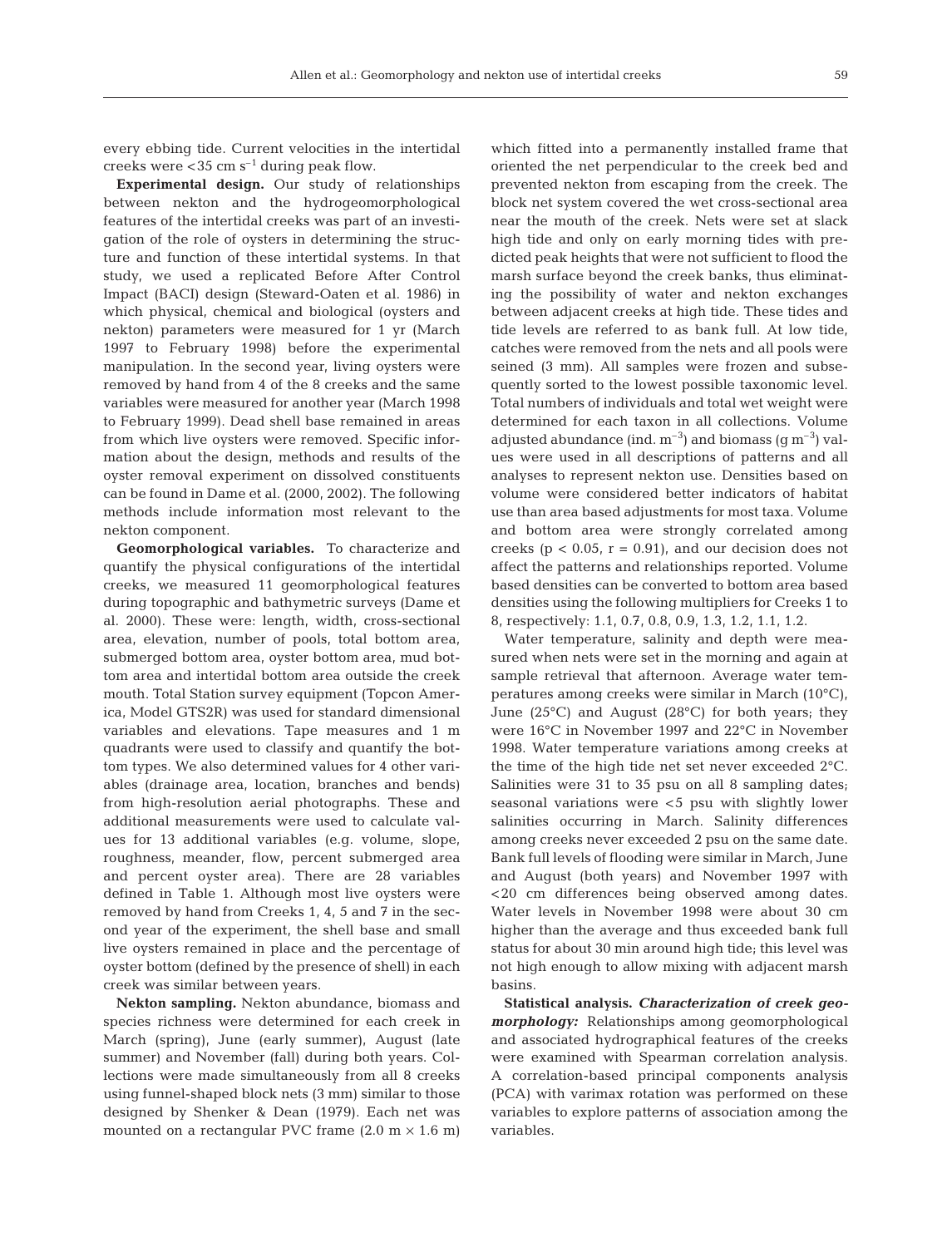Table 1. Definitions of measured and derived physical variables of intertidal creeks used in the analyses of creek hydrogeomorphology and relationships between physical features and nekton. Bank full elevation refers to the top of the creek banks at the edge of the *Spartina* marsh. Units of measurement are given in Table 3

| Variable                              | Definition                                                                                                                                                                                                                                                                                                                                                |
|---------------------------------------|-----------------------------------------------------------------------------------------------------------------------------------------------------------------------------------------------------------------------------------------------------------------------------------------------------------------------------------------------------------|
| <b>Size</b>                           |                                                                                                                                                                                                                                                                                                                                                           |
| Length                                | Length of the main axis plus tributaries. Measurements along the centerlines of the main channel and<br>all tributaries (from the mouths to the ends where the channel bottom rises to the bank full elevation)<br>were summed to create this variable. Doubling of the length values provides a measure of creek edge.                                   |
| Width                                 | Mean width of the main channel of the creek. Distances between banks were measured every 10 m<br>from the mouth to the end of the main creek to determine mean width. The measurements were made<br>at the bank full elevation.                                                                                                                           |
| Depth                                 | Mean depth of the main channel. Vertical distances between the flooded water surface (bank full<br>level) and creek bottom were measured at the same transects used to determine mean width.                                                                                                                                                              |
| Cross-section                         | Area of the cross-section of the creek mouth. This variable was calculated from multiple linear<br>measurements of the vertical plane that defined the mouth of the creek. Vertical measurements were<br>based on bank full elevation.                                                                                                                    |
| Bottom area                           | Total area of bottom of all types in the main creek and all tributaries. A survey using $1 \text{ m}^2$ quadrants<br>and tape measure generated total bottom area. All roughly horizontal surfaces between creek banks<br>were included.                                                                                                                  |
| Variables related to tide             |                                                                                                                                                                                                                                                                                                                                                           |
| Elevation<br>Volume                   | Surveyed elevation of the creek mouth relative to the mean low water level.                                                                                                                                                                                                                                                                               |
|                                       | Volume of the creek (including tributaries) at bank full tide level. Calculations were based on survey<br>measurements of creek length, width and depth at bank full.                                                                                                                                                                                     |
| Landscape<br>Drainage area            | Area of intertidal marsh and mudflats between the edge of the creek and the estimated furthest dis-                                                                                                                                                                                                                                                       |
|                                       | tance flooding waters move outward before encountering flooding waters from adjacent drainage<br>basins. The boundaries were estimated from high resolution aerial photographs.                                                                                                                                                                           |
| Location                              | Shortest linear distance from the creek mouth to the nearest upland forest edge. Distances were<br>determined from high resolution aerial photographs.                                                                                                                                                                                                    |
| <b>Shape</b><br><b>Branches</b>       |                                                                                                                                                                                                                                                                                                                                                           |
| Bends                                 | No. of tributaries extending from the main creek channel.<br>No. of locations at which the axis of the main channel changes direction by more than 10 degrees.                                                                                                                                                                                            |
| Slope                                 | Slope of the regression line based on bottom elevation at 10 m intervals from the mouth to the end of<br>the main channel (where the bottom attains bank full elevation).                                                                                                                                                                                 |
| <b>Bottom features</b>                |                                                                                                                                                                                                                                                                                                                                                           |
| Roughness                             | Irregularity of the bottom based on the coefficient of variation associated with mean depth.                                                                                                                                                                                                                                                              |
| Pools<br>Submerged area               | No. of depressions $(55 \text{ m}^2)$ in the intertidal creek bed that hold at least 10 cm of water at low tide.<br>Area of creek bottom (pools) covered by at least 10 cm of water at low tide.                                                                                                                                                          |
| Oyster area                           | Area of creek bottom with living oysters and/or whole shell regardless of the composition of the<br>underlying sediment. Qualifying quadrants ranged from dense oyster reef to muddy areas with sparse<br>clusters or shell patches.                                                                                                                      |
| Mud area                              | Area of creek bottom with unconsolidated sediment but without oysters. Qualifying quadrants ranged<br>from uniform areas of soft mud to shelly mud without whole shell. Mud area plus oyster area equals<br>total bottom area.                                                                                                                            |
| Outside oyster area                   | Area of intertidal bottom with living oysters and/or whole shell immediately outside of the creek<br>mouth. The area calculation was based on the distance between the center of the intertidal creek<br>mouth and the low tide mark at the edge of the subtidal creek (width) and a standard 20 m length<br>(10 m either direction from the centerline). |
| <b>Proportions</b>                    |                                                                                                                                                                                                                                                                                                                                                           |
| % Submerged bottom<br>% Oyster bottom | Ratio of submerged bottom area to (total) bottom area at low tide.<br>Ratio of oyster bottom area to total bottom area.                                                                                                                                                                                                                                   |
| % Outside oysters                     | Ratio of area of oysters outside of the creek mouth to total area outside of the creek mouth.                                                                                                                                                                                                                                                             |
| Other ratios                          |                                                                                                                                                                                                                                                                                                                                                           |
| Conduit                               | Ratio of drainage area to (total) bottom area. Creeks with high ratios had large drainage areas relative<br>to the size of the creek (as indicated by bottom area).                                                                                                                                                                                       |
| Axial dominance                       | Ratio of length of the main channel axis to the cumulative total length of all tributaries.                                                                                                                                                                                                                                                               |
| Steepness                             | Ratio of total volume of water at bank full level to total bottom area. Creeks with high ratios tended to<br>have square lateral profiles with steeper banks.                                                                                                                                                                                             |
| Fringe                                | Ratio of surface area at bank full to total bottom area. Creeks with high ratios tended to have more<br>shallow fringing areas.                                                                                                                                                                                                                           |
| Flow                                  | Ratio of cross-sectional area at the mouth to total volume of water at bank full tide. Creeks with high<br>ratios tended to have large mouths relative to the volume of the creek; these creeks filled and emptied<br>more slowly than others.                                                                                                            |
| Meander                               | Ratio of number of directional changes in the main channel axis (bends) to the length of the main<br>channel.                                                                                                                                                                                                                                             |
| Split                                 | Ratio of number of branches to the length of the main channel.                                                                                                                                                                                                                                                                                            |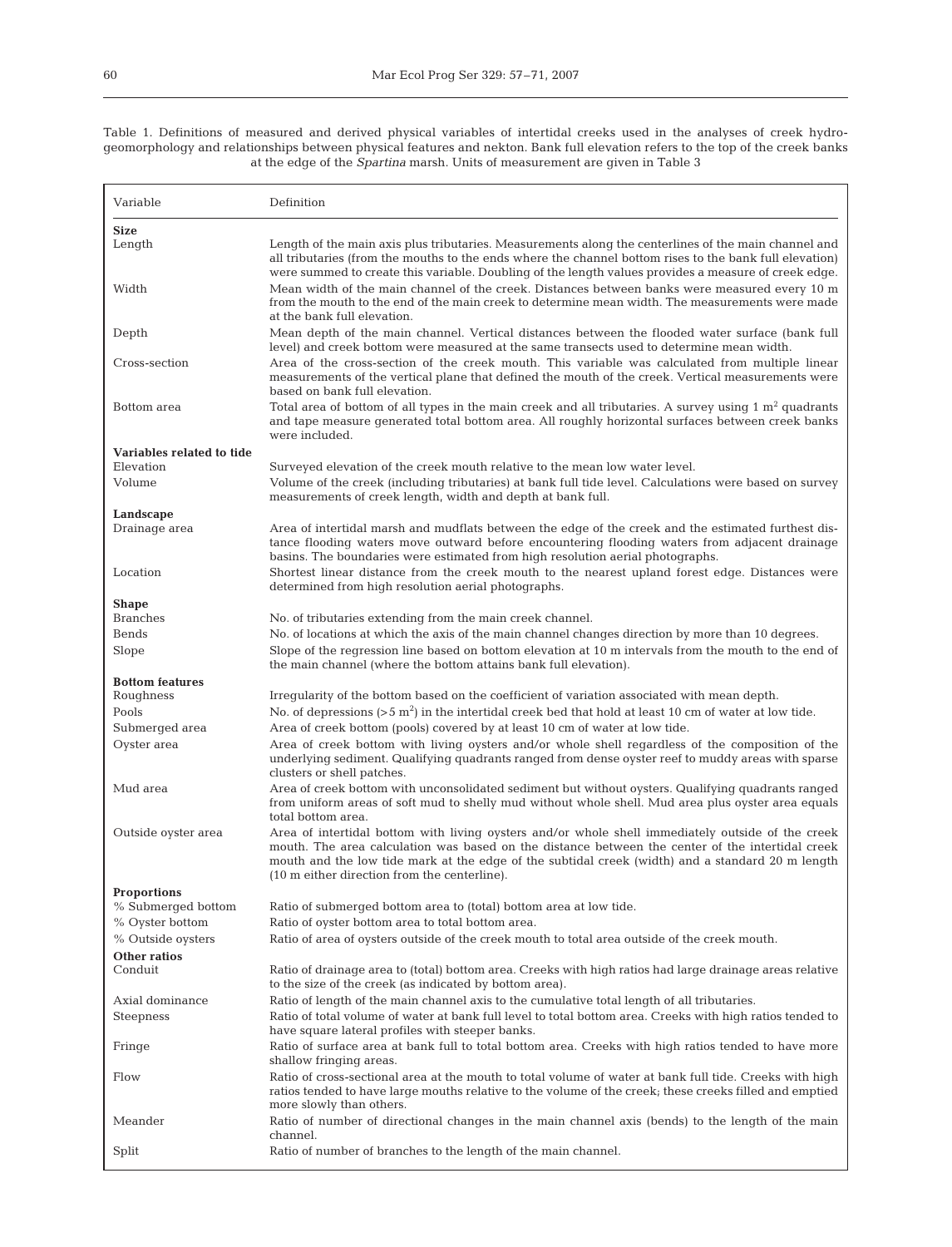*Nekton data:* A BACI analysis and the SAS-VAR-COMP (SAS 1996) procedure were used to assess whether the removal of live oysters in 4 out of the 8 study creeks had an effect on nekton use of those creeks (p < 0.05). The statistical analysis of the BACI followed an adaptation of Stewart-Oaten et al. (1986) by Dame et al. (2002). The 8 creeks were considered replicates and assigned to 1 of 4 blocks (1+2, 3+4, 5+6 or 7+8). A repeated-measures ANOVA using the treatment-control differences in each block as the response variables was performed using volume based abundance and biomass data; all data were log (n+1) transformed prior to the analyses. The contributions of year, season and creek to the overall variation of final densities were assessed with the SAS-VARCOMP procedure. Both the BACI and the VARCOMP analyses were performed for both total nekton and individual taxa.

BACI revealed no significant differences in creek use by nekton before (1997) and after (1998) the removal of live oysters. This outcome was observed for both biomass and abundance for the total nekton and individual taxa. No differences were observed between years for species richness either. VARCOMP showed that spatial and/or seasonal patterns of nekton

densities were stronger than interannual patterns for the total nekton and most individual taxa (Table 2). Accordingly, the 1997 and 1998 data were combined and treated as a single dataset in analyses that examined relationships between nekton and the geomorphological features of the creeks.

Nekton abundance and biomass densities and species richness were tested for differences among seasons by ANOVA using  $log(n+1)$  transformed data. Partial Spearman correlation analyses were performed on abundance and biomass data by season to determine relationships among the different taxa. The analysis considers the correlation between a pair of variables in a variable set while holding constant the value of each of the other variables. Thereby, it takes the interactions of any of the other variables on the 2 variables in question into account (Zar 1996).

*Linking nekton and creek data:* Relationships between nekton and creek geomorphology were examined by canonical correlation analysis (SAS-CANCORR). Canonical correlation analyses were conducted separately for each season since habitat preferences may change depending on ontogenetic development and seasonal abundance. Densities of total nekton (biomass and abundance) and numbers of taxa (richness) were used in 1 set of analyses. Individual taxa (biomass and abundance) were tested separately. Both the predictor and criterion variables were rank transformed prior to the analyses. To account for the potential of autocorrelation in the input data set, correlation coefficients (r) of individual habitat variables (predictor variables) with the first canonical variable of the nekton variables (criterion variables) were used for the interpretation (Fischer & Eckmann 1997). These values range from –1 to 1 and can be compared to each other by their absolute numerical value. In CANCORR, the number of variables of both variable sets together must be smaller than the number of sites (Jongman et al. 1995), so not all available creek parameters could be included in each analysis. Prior to canonical correlation analyses, Spearman correlations for the creek variables and nekton densities were calculated for both total nekton and individual taxa. Only those creek variables for which significant correlations were revealed were included in the analyses.

Table 2. Temporal and spatial variability for nekton densities in intertidal creeks in North Inlet Estuary. All values are variance component estimates (among years, among seasons, among creeks) calculated using the SAS variance component estimation procedure (PROC VARCOMP)

| Species                                           |       | Abundance<br>Year Seasons Creeks |       |       | <b>Biomass</b><br>Year Seasons Creeks |       |
|---------------------------------------------------|-------|----------------------------------|-------|-------|---------------------------------------|-------|
| Total catch                                       | 317.9 | 600.5                            | 923.9 | 1.7   | 440.1                                 | 749.3 |
| Bay anchovy and<br>striped anchovy<br>Anchoa spp. | 0.0   | 11.9                             | 0.0   | < 0.1 | 2.9                                   | 0.0   |
| Atlantic silverside<br>Menidia menidia            | 0.1   | 1.3                              | 2.1   | 0.0   | 5.9                                   | 3.4   |
| Blue crab<br>Callinectes sapidus                  |       | $< 0.1$ $< 0.1$                  | < 0.1 | < 0.1 | 4.3                                   | 8.1   |
| Brown shrimp<br>Farfantepenaeus aztecus           | < 0.1 | < 0.1                            | < 0.1 | 0.0   | < 0.1                                 | < 0.1 |
| Grass shrimp<br>Palaemonetes spp.                 | 141.1 | 116.0                            | 426.4 | 0.3   | 4.5                                   | 16.2  |
| Mummichoq<br><b>Fundulus heteroclitus</b>         | < 0.1 | 0.4                              | 0.2.  | 0.0   | 0.2                                   | 0.5   |
| Pinfish<br>Lagodon rhomboides                     | < 0.1 | < 0.1                            | 0.1   | 0.1   | 14.8                                  | 19.2  |
| Spot<br>Leiostomus xanthurus                      | 63.8  | 208.2                            | 2.7   | 2.2   | 5.5                                   | 36.9  |
| Striped mullet<br>Mugil cephalus                  | 0.2.  | 0.3                              | 0.0   | < 0.1 | 0.5                                   | 1.6   |
| White mullet<br>Mugil curema                      | < 0.1 | 0.4                              | 0.1   | 0.3   | 9.4                                   | 2.9   |
| White shrimp<br>Litopenaeus setiferus             | 0.0   | 21.7                             | 0.0   | 0.0   | 45.1                                  | 4.5   |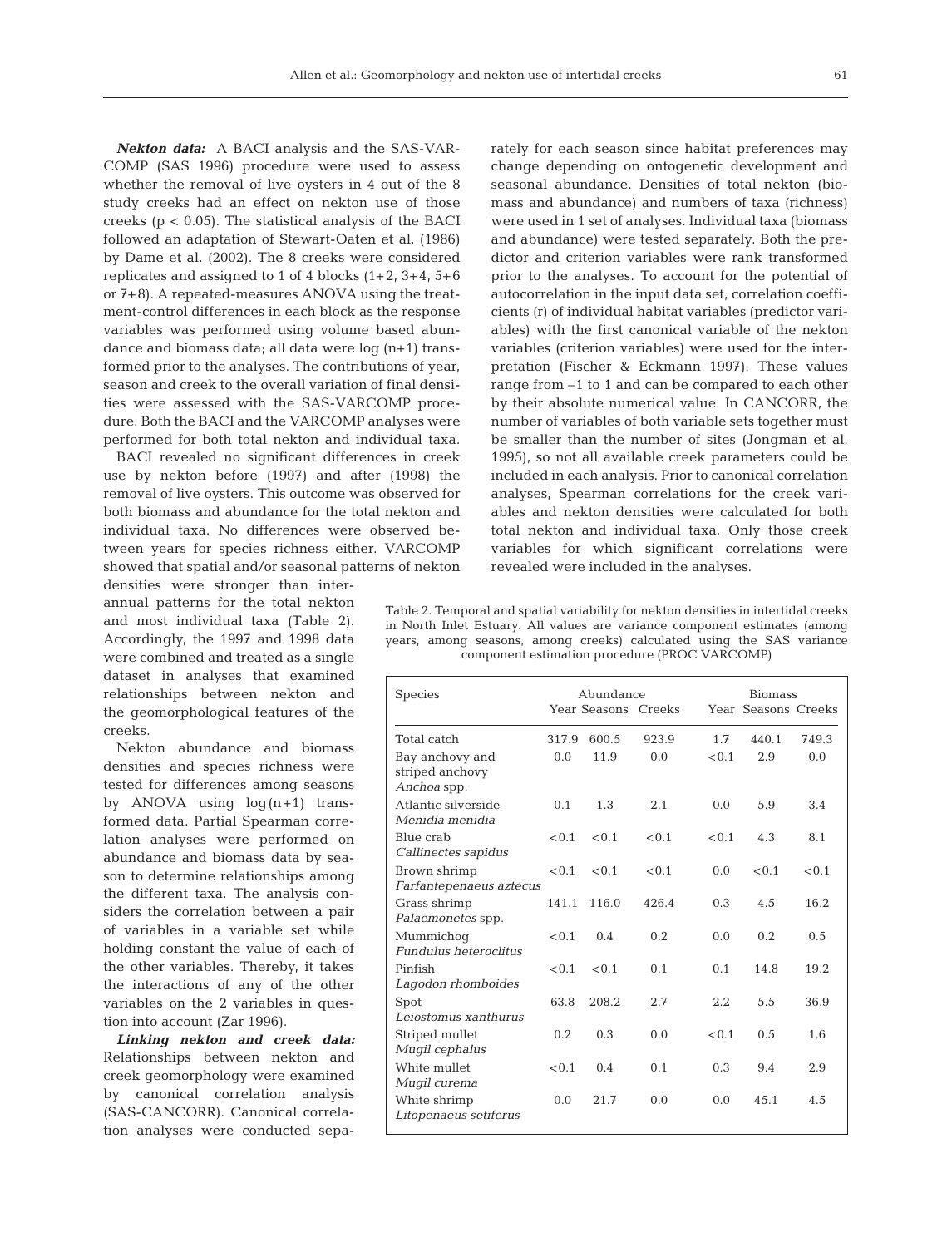### **RESULTS**

### **Geomorphology**

Ranks based on values of each of the 28 physical variables indicated that although some creeks were more similar than others, no two were alike (Table 3). Differences from 3- to 6-fold in the lengths, widths, cross-sectional areas of the mouths, volumes and total bottom areas were observed among creeks; however, these measurements of creek size were positively and significantly correlated (Table 4). The number of branches (tributaries) within the creeks was positively correlated with length but not with other size vari-

Table 3. Values and ranks of variables measured or derived from measurements at the 8 intertidal creeks. All variables are defined in Table 1. Following the variable name and abbreviation are: units of measurement (Unit), minimum (Min) and maximum (Max) values and the approximate multiplication factor (Factor) separating the minimum and maximum values. In the 8 columns on the right, the rank (1–8, with 1 representing the highest value) of each creek is shown for each variable

| Variable                 | Unit                | Min          | Max   | Factor         |                |                |                |                | Creek-         |                |                |                |
|--------------------------|---------------------|--------------|-------|----------------|----------------|----------------|----------------|----------------|----------------|----------------|----------------|----------------|
|                          |                     |              |       |                | 1              | $\overline{2}$ | 3              | 4              | 5              | 6              | 7              | 8              |
| Length                   | m                   | 153          | 517   | 3              | $\overline{2}$ | 7              | 5              | 6              | 8              | 4              | 3              | $\mathbf{1}$   |
| Width                    | m                   | 3.1          | 9.5   | 3              | $\overline{2}$ | 5              | 4              | 7              | 6              | 8              | 3              | 1              |
| Depth                    | ${\bf m}$           | 0.41         | 0.73  | $\overline{2}$ | 7              | 8              | 4              | 3              | 6              | $\overline{2}$ | 5              | $\mathbf{1}$   |
| Cross-section            | m <sup>2</sup>      | 2.5          | 5.7   | $\overline{2}$ | $\overline{2}$ | 5              | 4              | 7              | 7              | 6              | 3              | 1              |
| Bottom area              | m <sup>2</sup>      | 333          | 1216  | 4              | 4              | 8              | $\overline{2}$ | 5              | 7              | 6              | 3              | $\mathbf{1}$   |
| Elevation                |                     | 0.8          | 1.15  | $\mathbf{1}$   | 4              | $\mathbf{1}$   | 8              | 5              | $\,2$          | 3              | 7              | 6              |
| Volume                   | m<br>m <sup>3</sup> | 231          | 1423  | 6              |                | 7              | 3              | $\overline{4}$ | 6              | 5              | $\overline{2}$ | $\mathbf{1}$   |
|                          | m <sup>2</sup>      | 9800         | 21200 | $\overline{2}$ | $\mathbf{1}$   |                | 7              | 6              | 3              | 5              | 3              | $\overline{2}$ |
| Drainage area            |                     |              |       |                | 1<br>7         | 4              |                |                |                | $\overline{2}$ |                |                |
| Location                 | m                   | 146          | 1201  | 8              |                | 8              | 5              | 6              | 3              |                | $\mathbf{1}$   | 4              |
| <b>Branches</b>          | no.                 | 1            | 6     | 6              | $\mathbf{1}$   | 3              | $\overline{2}$ | 3              | 4              | $\mathbf{1}$   | $\mathbf{1}$   | $\overline{2}$ |
| <b>Bends</b>             | no.                 | 3            | 14    | 5              | $\overline{2}$ | 4              | 5              | 5              | $\overline{2}$ | 3              | 6              | $\mathbf{1}$   |
| Slope                    | regr.               | 0.2          | 0.4   | $\overline{2}$ | 5              | 1              | 4              | 7              | 6              | 3              | $\overline{2}$ | 8              |
| Roughness                | $\frac{0}{0}$       | 22           | 46    | $\overline{2}$ | 5              | 7              | 4              | $\overline{2}$ | 6              | 8              | $\mathbf{1}$   | 3              |
| Pools                    | no.                 | $\mathbf{1}$ | 7     | 7              | 1              | 4              | 3              | 7              | 5              | 6              | 6              | $\overline{2}$ |
| Submerged area           | ${\rm m}^2$         | 54           | 390   | 7              | 4              | 6              | 7              | $\overline{2}$ | 8              | 3              | 5              | $\mathbf{1}$   |
| Oyster area              | $\rm m^2$           | 78           | 280   | 4              | $\mathbf{1}$   | $\overline{2}$ | 7              | 8              | 5              | 6              | $\overline{4}$ | 3              |
| Mud area                 | ${\rm m^2}$         | 57           | 942   | 17             | 6              | 8              | $\overline{2}$ | 3              | 7              | 5              | 4              | $\mathbf{1}$   |
| Outside oyster area      | ${\rm m^2}$         | $\Omega$     | 91    |                | $\mathbf{1}$   | 4              | 7              | 6              | 3              | 8              | 5              | $\overline{2}$ |
| Percent submerged bottom | $\frac{0}{0}$       | 12           | 61    | 5              | 4              | 3              | 7              | $\mathbf{1}$   | 6              | $\overline{2}$ | 5              | 3              |
| Percent oyster bottom    | $\frac{0}{0}$       | 14           | 83    | 6              | $\overline{2}$ | $\mathbf{1}$   | 7              | 7              | 3              | 5              | 4              | 6              |
| Percent outside oysters  | $\frac{0}{0}$       | $\Omega$     | 82    |                | 3              | 4              | 7              | 6              | $\mathbf{1}$   | 8              | 5              | $\overline{2}$ |
| Conduit                  | ratio               | 14.7         | 46.6  | 3              | 3              | $\overline{2}$ | 8              | 6              | $\mathbf{1}$   | $\overline{4}$ | 5              | 7              |
| Axial dominance          | ratio               | 0.5          | 0.9   | $\overline{2}$ | 7              | 4              | 5              | $\mathbf{1}$   | $\mathbf{1}$   | 3              | 6              | $\overline{2}$ |
| <b>Steepness</b>         | ratio               | 0.7          | 1.3   | $\overline{2}$ | 4              | 8              | 7              | 6              | $\mathbf{1}$   | 3              | 5              | $\overline{2}$ |
| Fringe                   | ratio               | 1.5          | 2.3   | $\overline{2}$ | $\mathbf{1}$   | 3              | 6              | $\overline{4}$ | $\overline{2}$ | 8              | 5              | 7              |
| Flow                     | ratio               | 0.004        | 0.014 | 4              | 3              | $\mathbf{1}$   | $\overline{2}$ | 5              | $\overline{4}$ | 5              | 3              | 6              |
| Meander                  | ratio               | 0.007        | 0.034 | 5              | $\mathbf{1}$   | 4              | 3              | 5              | 6              | $\overline{2}$ | $\mathbf{1}$   | 5              |
| Split                    | ratio               | 0.02         | 0.07  | $\overline{4}$ | $\overline{2}$ | 3              | 6              | 7              | $\mathbf{1}$   | 5              | 7              | $\overline{4}$ |

Table 4. Relationships among 12 geomorphological features in the 8 creeks based on Spearman's correlation analyses. The r values shown are significant at the p < 0.05 level. NS: relationships that were not significant. All variables are defined in Table 1

|                  | Length                   |             | Width Depth | Cross<br>section | area        |           |                          | Bottom Elevation Volume Branches Mud | area    | area      | % Oyster Steepness Flow  |  |
|------------------|--------------------------|-------------|-------------|------------------|-------------|-----------|--------------------------|--------------------------------------|---------|-----------|--------------------------|--|
| Length           | $\overline{\phantom{0}}$ |             |             |                  |             |           |                          |                                      |         |           |                          |  |
| Width            | NS                       |             |             |                  |             |           |                          |                                      |         |           |                          |  |
| Depth            | $_{\rm NS}$              | $_{\rm NS}$ | -           |                  |             |           |                          |                                      |         |           |                          |  |
| Cross section    | 0.86                     | 0.92        | <b>NS</b>   | -                |             |           |                          |                                      |         |           |                          |  |
| Bottom area      | 0.76                     | 0.71        | <b>NS</b>   | 0.72             |             |           |                          |                                      |         |           |                          |  |
| Elevation        | NS.                      | $_{\rm NS}$ | <b>NS</b>   | NS.              | $-0.91$     |           |                          |                                      |         |           |                          |  |
| Volume           | 0.92                     | 0.78        | <b>NS</b>   | 0.81             | 0.91        | $-0.71$   | $\overline{\phantom{0}}$ |                                      |         |           |                          |  |
| <b>Branches</b>  | 0.78                     | $_{\rm NS}$ | <b>NS</b>   | <b>NS</b>        | $_{\rm NS}$ | <b>NS</b> | <b>NS</b>                |                                      |         |           |                          |  |
| Mud area         | NS.                      | NS.         | 0.81        | <b>NS</b>        | 0.88        | $-0.86$   | <b>NS</b>                | <b>NS</b>                            |         |           |                          |  |
| % Oyster area    | NS.                      | NS.         | $-0.81$     | <b>NS</b>        | NS.         | <b>NS</b> | <b>NS</b>                | <b>NS</b>                            | $-0.86$ |           |                          |  |
| <b>Steepness</b> | $_{\rm NS}$              | NS.         | NS          | <b>NS</b>        | NS          | NS        | NS                       | NS.                                  | NS      | <b>NS</b> | $\overline{\phantom{a}}$ |  |
| Flow             | NS                       | NS.         | $-0.81$     | <b>NS</b>        | $_{\rm NS}$ | <b>NS</b> | <b>NS</b>                | NS.                                  | NS      | <b>NS</b> | <b>NS</b>                |  |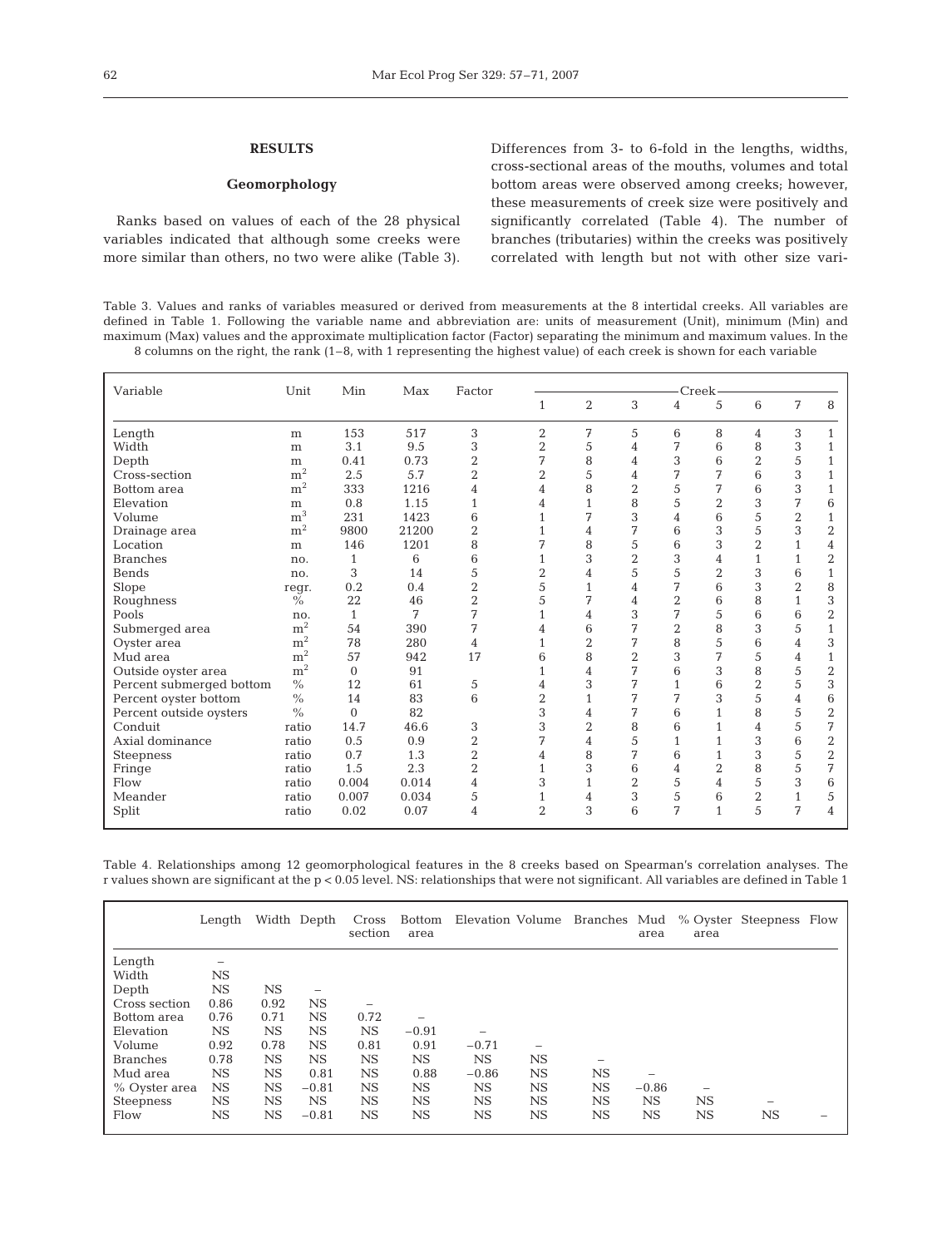| Table 5. Variable loading and percentage of the variance explained in the       |
|---------------------------------------------------------------------------------|
| principal components analysis of geomorphological variables from the intertidal |
| creeks. Column headings represent the first 6 principal components. Variables   |
| underlined are those with the highest loading values                            |

| Variable            |              |                | Principal components |                |         |         |
|---------------------|--------------|----------------|----------------------|----------------|---------|---------|
|                     | $\mathbf{1}$ | $\overline{2}$ | 3                    | $\overline{4}$ | 5       | 6       |
| Length              | 0.67         | 0.41           | 0.32                 | 0.36           | $-0.35$ | 0.16    |
| Width               | 0.76         | 0.61           | $-0.16$              | 0.08           | 0.12    | 0.04    |
| Depth               | 0.31         | $-0.11$        | 0.85                 | 0.08           | $-0.22$ | 0.33    |
| Cross-section       | 0.74         | 0.46           | $-0.08$              | 0.45           | 0.16    | $-0.03$ |
| Bottom area         | 0.83         | 0.36           | 0.24                 | $-0.01$        | $-0.27$ | 0.15    |
| Elevation           | $-0.91$      | 0.29           | $-0.15$              | $-0.14$        | $-0.21$ | 0.00    |
| Volume              | 0.68         | 0.53           | 0.38                 | 0.01           | $-0.24$ | 0.23    |
| Drainage area       | 0.02         | 0.92           | 0.08                 | 0.28           | $-0.09$ | 0.12    |
| Location            | 0.03         | $-0.28$        | 0.58                 | 0.01           | 0.18    | 0.73    |
| <b>Branches</b>     | 0.20         | 0.02           | 0.17                 | 0.94           | $-0.05$ | 0.18    |
| <b>Bends</b>        | $-0.06$      | 0.88           | 0.29                 | $-0.10$        | $-0.18$ | 0.10    |
| Slope               | $-0.30$      | $-0.13$        | $-0.90$              | 0.14           | 0.07    | 0.26    |
| Roughness           | 0.81         | $-0.07$        | 0.01                 | $-0.08$        | 0.14    | $-0.22$ |
| Pools               | 0.24         | 0.74           | 0.00                 | 0.38           | 0.18    | $-0.40$ |
| Submerged area      | 0.44         | 0.16           | 0.27                 | $-0.22$        | $-0.80$ | 0.04    |
| Oyster area         | 0.14         | 0.81           | $-0.51$              | 0.23           | $-0.11$ | 0.07    |
| Mud area            | 0.83         | 0.11           | 0.43                 | $-0.09$        | $-0.25$ | 0.14    |
| Outside oyster area | 0.06         | 0.87           | $-0.16$              | $-0.03$        | 0.12    | $-0.39$ |
| % Subm, bottom      | $-0.16$      | $-0.23$        | 0.10                 | $-0.17$        | $-0.91$ | $-0.10$ |
| % Oyster bottom     | $-0.46$      | 0.42           | $-0.78$              | 0.05           | 0.05    | 0.01    |
| % Outside oyster    | 0.03         | 0.85           | 0.03                 | $-0.40$        | 0.26    | 0.00    |
| Conduit             | $-0.87$      | 0.34           | $-0.25$              | $-0.03$        | 0.23    | 0.04    |
| Axial dominance     | $-0.16$      | $-0.04$        | 0.54                 | $-0.74$        | $-0.32$ | 0.17    |
| <b>Steepness</b>    | $-0.19$      | 0.47           | 0.76                 | 0.04           | 0.18    | 0.24    |
| Fringe              | $-0.52$      | 0.38           | 0.08                 | 0.72           | 0.04    | $-0.23$ |
| Flow                | $-0.18$      | $-0.06$        | $-0.92$              | 0.11           | 0.26    | $-0.13$ |
| Meander             | $-0.01$      | $-0.12$        | $-0.25$              | 0.92           | 0.23    | $-0.02$ |
| Split               | $-0.50$      | 0.66           | 0.09                 | $-0.21$        | 0.42    | 0.25    |
| % Variance          | 25.10        | 24.60          | 19.10                | 13.50          | 9.30    | 5.30    |

ables. Creek size was not related to either drainage area or the distance between the creek mouth and the nearest upland edge (location).

Negative relationships between the elevation of the mouth and both volume and bottom area indicated that smaller creeks tended to be perched higher in the tidal range where they started flooding later and finished ebbing earlier in the tidal cycle (Table 4). Depth was not correlated with the elevation of the mouth or with other size variables. Creeks with shallow mean depth and greater slope filled and drained more slowly than others. Deep creeks had larger areas of mud bottom

Results of the principal component analyses using all 28 physical variables indicated that creeks differed in shape, size and relationships with external features (Table 5). In the first principal component, the 4 variables with highest loadings were elevation, conduit, mud bottom area and roughness. Drainage area, bends, depth, slope, flow, branches and percent bottom submerged had the highest loading values among the other components. Together, the 6 principal components explained about 96% of the overall variance.

# **Nekton**

ANOVA showed that season had a significant effect on nekton, biomass and species richness ( $p < 0.05$ ). Total nekton biomass was not significantly different in March, June and November (p < 0.05). Biomass in August was significantly higher ( $p < 0.05$ ), but not distinguishable from June (Fig. 2). Total abundances were similar in March, June and August. Abundance was significantly lower  $(p < 0.1)$  in November, but could not be distinguished from levels in June. High levels of species richness occurred in June and August (Fig. 2). Richness levels were similar (p < 0.05) in March and November, but both were significantly lower than in the summer months.

Seasonal and spatial patterns of occurrence were stronger than interannual patterns for total nekton and most individual taxa (Table 2). Within seasons, total abundance among creeks varied by 4 to 28 times and total biomass varied by 3 to 25 times (Fig. 2). Among seasons, the same creeks had consistently higher or lower biomasses than others (Table 6). Biomass in Creek 2 was ranked highest or second highest during all 8 sam-

plings (Fig. 2, Table 6). Creeks 3, 4 and 1 were ranked higher than most other creeks during the 2 yr period. Creek 6 biomass was lowest and Creek 8 ranked last or next to last on almost every date. As a group, Town Creek locations (5 to 8) ranked lower than Clambank Creek locations (1 to 4) on all dates.

At least 77 species of fishes and motile epibenthic crustaceans were collected during the study. Overall, 11 taxa accounted for >93% of the biomass and >99% of the abundance. Within seasons, the same group of taxa dominated in all creeks (Fig. 3) Grass shrimp *Palaemonetes* spp. (with *P. pugio*, 21 to 43 mm, accounting for  $>90\%$ ) was by far the most abundant overall and during each season; it was the only taxon represented in every collection and its abundance exceeded the abundances of all other taxa in 83% of the collections (Table 7). Composition varied considerably among seasons, but composition by season was similar among years (Fig. 4). In March, resident taxa including grass shrimp *Palaemonetes* spp, mummichog *Fundulus heteroclitus* (24 to 98 mm) and Atlantic silverside *Menidia menidia* (74 to 103 mm) accounted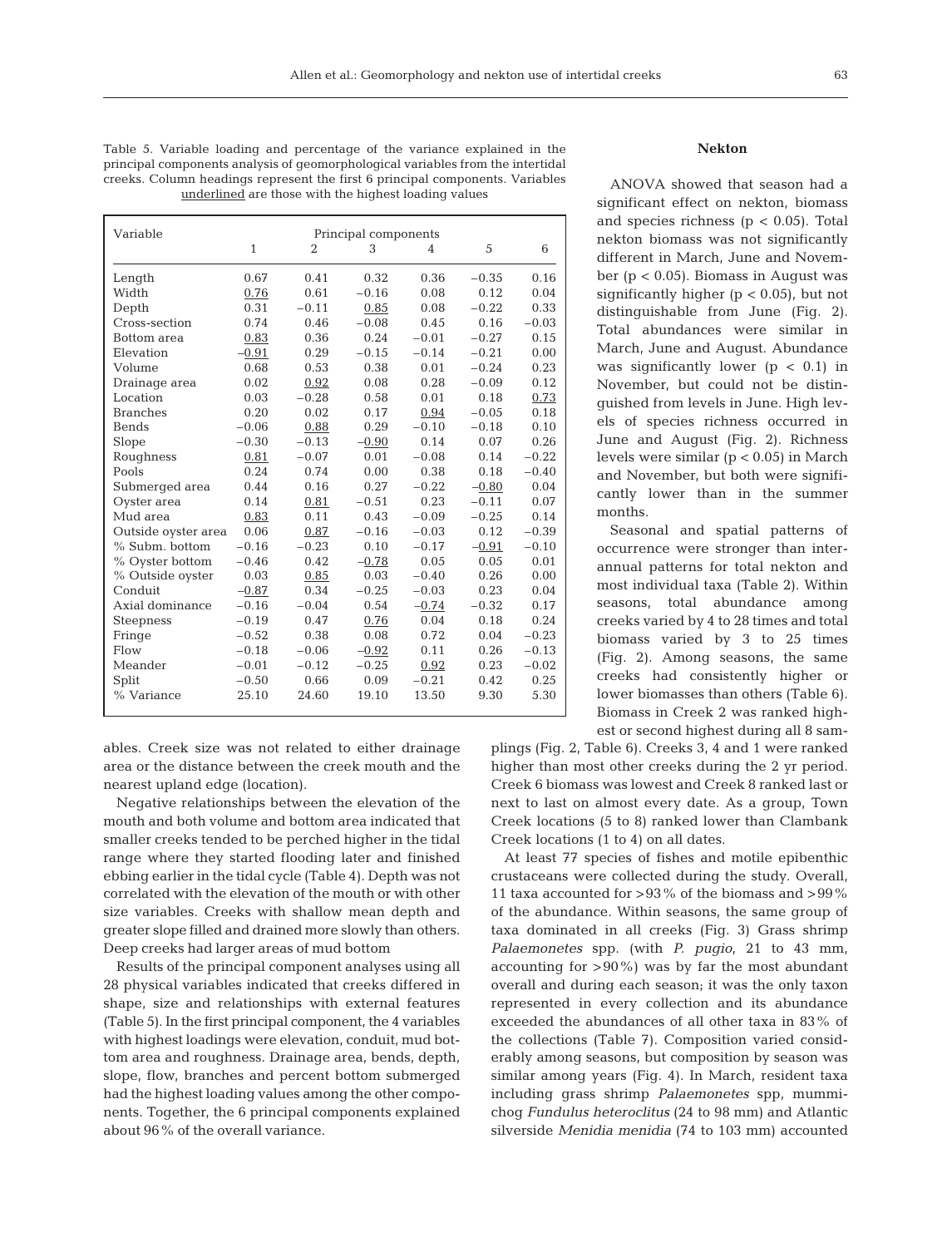

Fig. 2. Biomass, abundance and species richness for 8 intertidal creeks during the March, June, August and November collections in 1997 and 1998. Each bar represents one creek and the 8 creeks are shown in order (1–8). The 1997 (grey bars) and 1998 (black bars) data are paired for each month to facilitate comparison within and between months. Results of post hoc Tukey tests (both years combined,  $log(n+1)$  transformed data) comparing months are shown with shared letters indicating no differences. The significance level for the ANOVA was p < 0.05 and, for the Tukey tests, they were p < 0.05 for biomass and species richness and p < 0.1 for abundance

Table 6. Ranks for total nekton biomass densities  $(g m<sup>-3</sup>)$  at the 8 creeks during the quarterly samplings. A rank of 1 indicates the location with the highest value for that sampling period

|          |   | 2             | 3              | 4 | Creek<br>5 | 6 | 7 | 8 |
|----------|---|---------------|----------------|---|------------|---|---|---|
| Mar 1997 | 6 |               | 4              | 2 | 3          | 8 |   | 5 |
| 1998     | 6 | 2             | 3              | 1 | 7          | 8 |   | 5 |
| Jun 1997 | 3 |               | $\overline{2}$ | 6 | 5          | 8 | 4 | 7 |
| 1998     | 2 |               | 3              | 4 | 5          | 7 | 6 | 8 |
| Aug 1997 | 4 |               | $\overline{2}$ | 3 | 5          | 8 | 6 | 7 |
| 1998     | 5 |               | $\overline{2}$ | 3 | 6          | 8 | 7 | 3 |
| Nov 1997 | 3 |               | 2              | 8 | 5          | 7 |   | հ |
| 1998     | 5 | $\mathcal{D}$ |                | 3 | 6          | 7 | 1 | 8 |

for the greatest portion of total abundance and biomass. Young of the year spot *Leiostomus xanthurus* (23 to 33 mm) made up most of the rest of the March catches; more spot occupied the creeks in 1998. In June, grass shrimp and mummichog together accounted for the highest portion of the total abundance with spot and anchovy *Anchoa* spp. (35 to 66 mm) accounting for most of the rest. However, June total biomass was more evenly distributed between these abundant, small taxa and less numerous, larger taxa such as blue crab *Callinectes sapidus* (35 to 166 mm), pinfish *Lagodon rhomboides* (65 to 160 mm), striped mullet *Mugil cephalus* (67 to 320 mm) and white mullet *M. curema* (41 to 70 mm). In August, white shrimp *Litopenaeus setiferus* (42 to 122 mm) and anchovy contributed to higher transient than resident species biomass. In November, grass shrimp was again the most abundant with Atlantic silverside, anchovy and mummichog accounting for most of the rest of the catch. November biomass was dominated by resident taxa.



Fig. 3. Abundance and biomass densities for 11 dominant taxa and others in each of the 8 creeks during June 1997 and 1998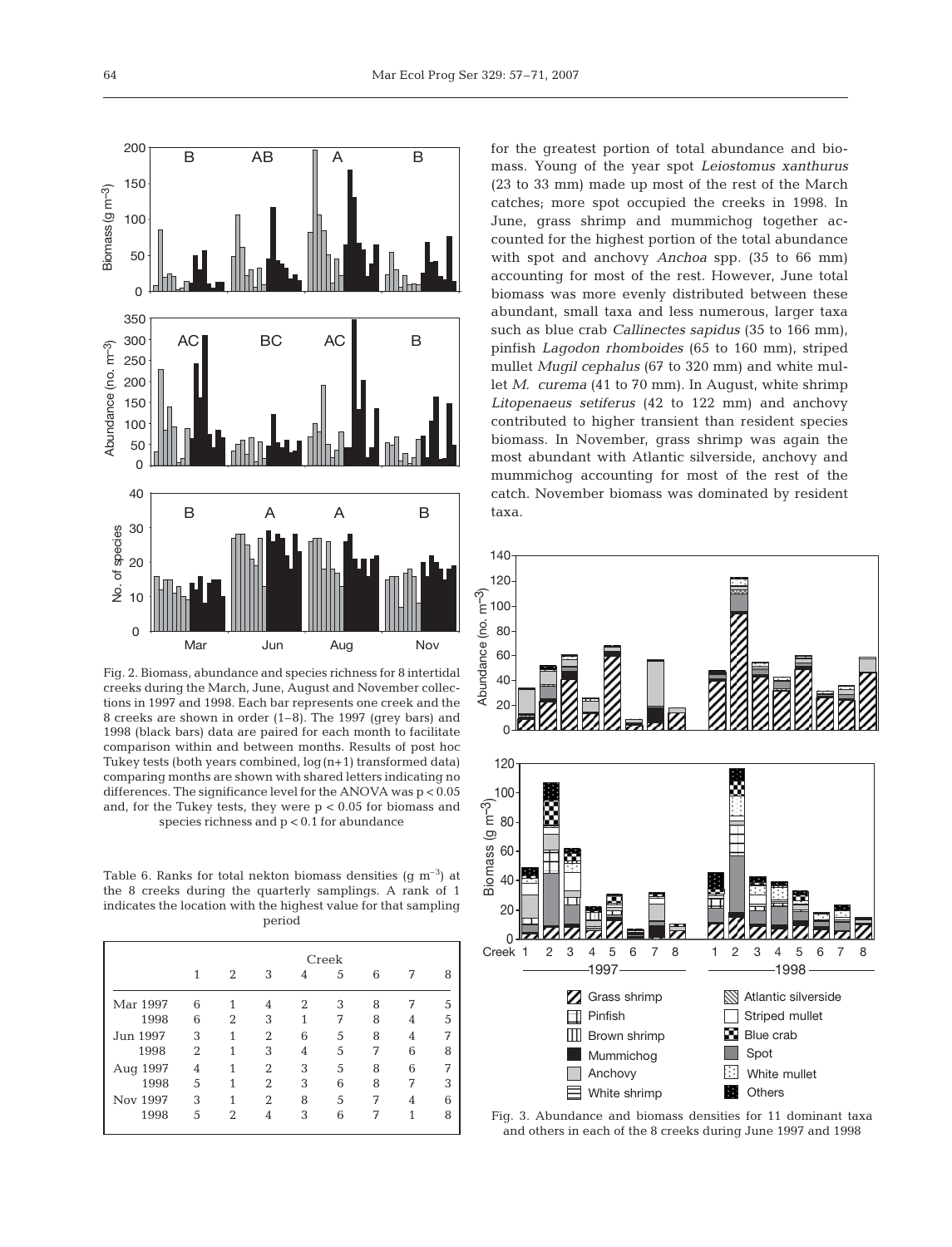|  | Table 7. Summary of abundance density statistics for total nekton and the top    |  |  |  |
|--|----------------------------------------------------------------------------------|--|--|--|
|  | 11 taxa in the intertidal creeks. Values are given for percent occurrence in all |  |  |  |
|  | collections (Freq), peak abundance (Peak) and mean abundance with SE             |  |  |  |
|  | (parentheses) for each of the 4 mo (yr combined)                                 |  |  |  |

| Taxon                                     | Freq    | Peak           | Mean abundance (no. $m^{-3}$ ) |                  |                |                           |  |  |
|-------------------------------------------|---------|----------------|--------------------------------|------------------|----------------|---------------------------|--|--|
|                                           | $(\% )$ | $(no. m^{-3})$ | Mar                            | Jun              | Aug            | <b>Nov</b>                |  |  |
| Total nekton                              | 100     | 347.6          | 108.4<br>(21.6)                | 48.7<br>(6.5)    | 99.9<br>(21.8) | 55.4<br>(12.0)            |  |  |
| Grass shrimp<br>Palaemonetes spp.         | 100     | 291.3          | 69.0<br>(13.9)                 | 32.7<br>(5.9)    | 63.0<br>(19.3) | 42.8<br>(10.6)            |  |  |
| Mummichoq<br><b>Fundulus heteroclitus</b> | 98      | 11.8           | 0.3<br>(< 0.1)                 | 2.2.<br>(0.7)    | 2.3<br>(0.5)   | 1.3<br>(0.4)              |  |  |
| Spot<br>Leiostomus xanthurus              | 95      | 177.3          | 35.6<br>(12.0)                 | 3.1<br>(0.9)     | 1.0<br>(0.5)   | 0.1<br>(< 0.1)            |  |  |
| Pinfish<br>Lagodon rhomboides             | 94      | 6.6            | 0.2.<br>(< 0.1)                | 0.6<br>(0.2)     | 0.6<br>(0.2)   | 0.1<br>(< 0.1)            |  |  |
| Brown shrimp<br>Farfantepenaeus aztecus   | 25      | 1.9            | $\theta$                       | < 0.2<br>(< 0.1) | $\theta$       | $\Omega$                  |  |  |
| White shrimp<br>Litopenaeus setiferus     | 50      | 164.9          | $\theta$                       | $\Omega$         | 17.2<br>(10.0) | 4.1<br>(3.8)              |  |  |
| White mullet<br>Mugil curema              | 77      | 5.0            | < 0.1                          | 1.5<br>(0.3)     | 1.0<br>(0.3)   | < 0.1                     |  |  |
| Striped mullet<br>Mugil cephalus          | 74      | 10.9           | 1.7<br>(0.9)                   | 0.2<br>(< 0.1)   | 0.3<br>(0.1)   | < 0.1                     |  |  |
| Anchovies<br>Anchoa spp.                  | 98      | 47.3           | 0.9<br>(0.4)                   | 7.1<br>(2.3)     | 12.2.<br>(3.6) | 3.3 <sup>2</sup><br>(2.5) |  |  |
| Atlantic silverside<br>Menidia menidia    | 91      | 12.3           | 0.5<br>(0.2)                   | 0.5<br>(0.1)     | 1.6<br>(0.8)   | 3.4<br>(0.9)              |  |  |
| Blue crab<br>Callinectes sapidus          | 86      | 0.5            | < 0.1                          | 0.1              | 0.1            | < 0.1                     |  |  |

# **Relationships between nekton and geomorphological features**

The first canonical correlation linking the nekton and geomorphological variables was highly significant (p < 0.01) for total nekton abundance and biomass and species richness. In June, the first canonical correlation value  $(r^2 = 0.97)$  explained 86% of the variance, and in August, it ( $r^2$  = 0.96) explained 77% (Table 8). In both seasons, biomass was explained better than richness or abundance. In June, flow (0.86), depth (–0.76), steepness  $(-0.74)$  and location  $(-0.69)$  were the geomorphological values most strongly correlated with the first canonical axis. These same 4 variables were also the most strongly correlated with total nekton in August.

For grass shrimp, March was the only season for which a significant first canonical correlation was determined  $(r^2 = 0.97)$ . In the analysis, 99% of the overall variance was explained and abundance and biomass were equally highly correlated to the first canonical axis of the geomorphological variables. Branches  $(-0.80)$ , location  $(-0.69)$ , meander  $(-0.62)$  and length (–0.55) were the geomorphological variables most strongly correlated with the first canonical axis of the multivariate nekton dataset (Table 8).

The analyses for mummichog yielded a significant first canonical correlation only in June  $(r^2 = 0.94)$ when 94% of the variance was explained (Table 8). Abundance was more completely explained by the geomorphological variables than was biomass. Percent of the creek bottom remaining submerged at low tide (–0.75) was by far the most important variable, but flow (0.47) and depth (–0.45) were also important factors.

For spot, significant first canonical correlations were found in August  $(r^2 =$ 0.93) and November  $(r^2 = 0.97)$ , when 83% and 97% of the overall variance was explained, respectively (Table 8). In August, location (–0.73) and depth  $(-0.71)$  and in November, flow  $(0.87)$ and depth  $(-0.84)$  were the most important factors. Six other factors were more important in August than November.

Analyses of pinfish data demonstrated significant first canonical correlations for 3 seasons. The proportion of the overall variance explained in each analysis was high and both the biomass and abundance were highly

correlated with the geomorphological variables in the first canonical correlation (Table 8). In June  $(r^2 = 0.98,$ 98%), the most important factors were depth (–0.82), flow  $(0.81)$ , location  $(-0.76)$  and steepness  $(-0.58)$ . In August  $(r^2 = 0.94, 88\%)$ , depth  $(-0.77)$  was the most important factor and location, length, total bottom area, flow, branches, conduit, elevation and volume were also strongly correlated. In November  $(r^2 = 0.95, 96\%)$ , depth  $(-0.77)$  and flow  $(0.76)$  were again the most important, with length, volume, total bottom area, conduit and elevation being additional strong variables.

Brown shrimp *Farfantepenaeus aztecus* results (not shown) for June  $(r^2 = 0.92, 91\%)$  showed steepness (–0.81) was the most important factor, whereas white shrimp results (not shown) for August  $(r^2 = 0.94, 95\%)$ showed that bends  $(-0.77)$  and steepness  $(-0.75)$ ranked highest. Biomass and abundance variations were explained well in the analyses for both penaeid shrimps.

For striped mullet (results not shown) in June  $(r^2 =$ 0.93), 97% of the overall variance was explained and biomass was more completely addressed than abundance. Catches were strongly related to flow (0.89)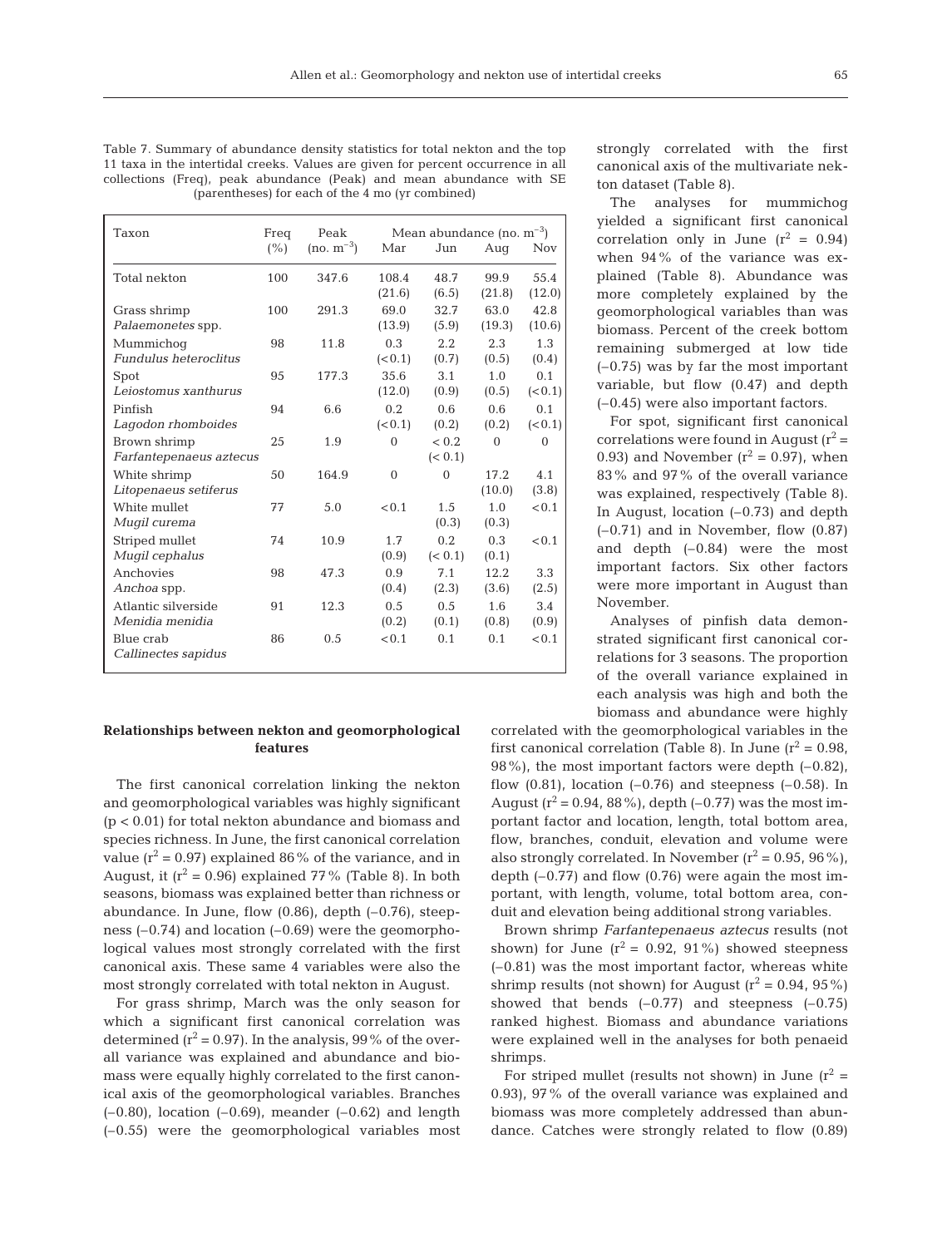

Fig. 4. Percent of total abundance and biomass represented by the 11 dominant taxa and others (all other taxa combined) during each of the sampling periods. Density data from all 8 creeks were used to determine each seasonal value

with depth  $(-0.67)$ , axial dominance  $(-0.64)$ , percent submerged bottom area  $(-0.60)$ , slope  $(0.56)$  and steepness (–0.56) being additional strong factors.

For Atlantic silverside in November ( $r^2$  = 0.96), 83% of the overall variance was explained but neither biomass nor abundance were well accounted for in the analyses. No correlation of a variable to the first canonical axis of the nekton variables exceeded 0.5. No significant first canonical correlations were found for white mullet, anchovy, or blue crab.

Overall, among the 21 geomorphological variables used in the canonical correlation analyses, 4 physical variables were most important. Flow and depth were the physical features that most strongly correlated with total nekton, mummichog, spot, pinfish and striped mullet. Location and steepness were the next most important features for total nekton as well as for spot, pinfish and brown shrimp. One or more of these 4 factors was among the most important factors for each of the 11 dominant taxa. Only 2 variables, pools and percent oyster area, were not correlated with total nekton or individual taxa.

The signs or directions of the relationships differed among variables. For taxa in which flow, elevation of the mouth and slope were important factors, positive relationships were indicated (Table 8). Depth, steepness, location, drainage area, bends, meander, branches, splits, length, axial dominance, volume, roughness, total bottom area and percent submerged bottom area were all inversely related to density in analyses in which they were strongly correlated factors.

Rankings of the variables identified as most important to individual species in the CANCOOR analyses were similar to those for the same features among the set of 8 creeks (Table 3). For example, in March, grass shrimp (which were inversely correlated to branches) were least abundant in Creek 6, which had higher numbers of branches than most other creeks. Grass shrimp were inversely correlated to location (distance to upland ridge) and were most abundant in Creek 2, which was closest to the uplands. Location and depth were among the most important factors (negative correlations) for spot and pinfish and their densities were highest in shallow creeks closest to the uplands. The biomass and abundance of both spot and pinfish increased as flow decreased.

#### **DISCUSSION**

Recurring patterns and large differences in the magnitude of nekton use among intertidal creeks, combined with evidence of strong relationships between nekton densities and certain hydrogeomorphological features, indicated that selection for favorable conditions played an important role in the distribution of nekton. Because use was not related to the size of the creeks (length, width, bottom area, or volume) and the smallest, slowest flowing creeks supported the highest densities, large inter-creek differences in nekton use could not be explained by passive transport of nekton from low tide refuges in adjacent subtidal channels. Spatial differences were most likely the result of directed movements caused by behavioral responses to certain physical attributes of the creeks. Selection is the non-random use of space resulting from voluntary movements (Kramer et al. 1997) and a mechanism by which choices are made among alternatives (Craig & Crowder 2000). Many tagging and telemetry studies have demonstrated that individual fishes regularly return to or remain in certain locations. Some rocky intertidal pool fishes are able to learn the topography of their environment and return repeatedly to the same locations (Gibson 1999). High site fidelity or extended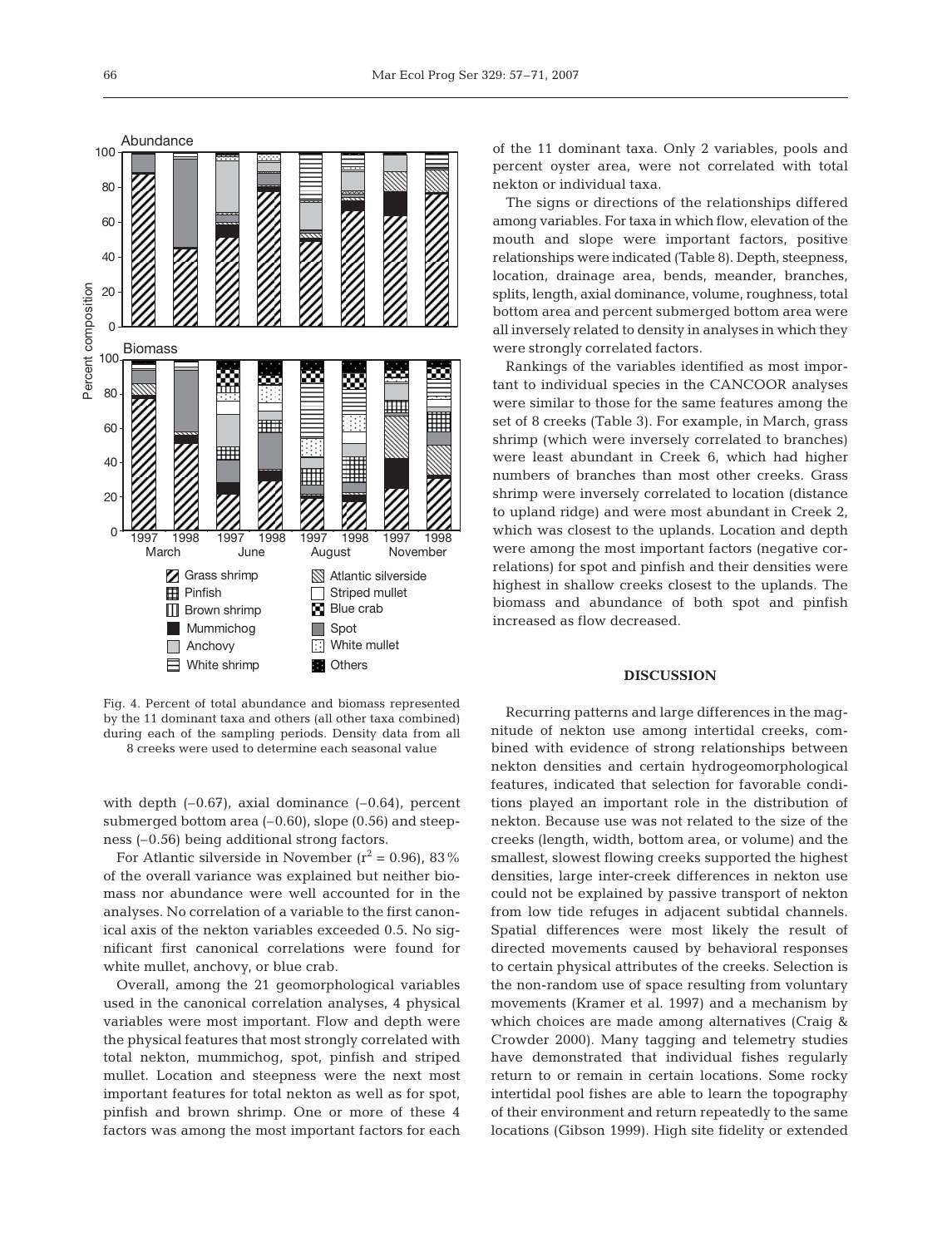|                      | Total<br>catch |         | Grass shrimp<br>Palaemonetes<br>spp. | Mummichoq<br>Fundulus<br>heteroclitus | Spot<br>Leiostomus<br>xanthurus |            | Pinfish<br>Lagodon<br>rhomboides |         |            |
|----------------------|----------------|---------|--------------------------------------|---------------------------------------|---------------------------------|------------|----------------------------------|---------|------------|
| Month                | Jun            | Aug     | Mar                                  | Jun                                   | Aug                             | <b>Nov</b> | Jun                              | Aug     | <b>Nov</b> |
| $r^2$                | 0.97           | 0.96    | 0.97                                 | 0.94                                  | 0.93                            | 0.97       | 0.98                             | 0.94    | 0.95       |
| pr > F               | 0.0051         | 0.0049  | 0.0091                               | 0.0434                                | 0.0154                          | 0.0035     | 0.0038                           | 0.0271  | 0.0247     |
| % Variance explained | 86             | 77      | 99                                   | 94                                    | 83                              | 97         | 98                               | 88      | 96         |
| <b>Criterion:</b>    |                |         |                                      |                                       |                                 |            |                                  |         |            |
| <b>Biomass</b>       | 0.93           | 0.95    | 0.96                                 | 0.46                                  | 0.93                            | 0.71       | 0.97                             | 0.93    | 0.81       |
| Abundance            | 0.35           | 0.37    | 0.97                                 | 0.94                                  | 0.92                            | 0.87       | 0.93                             | 0.90    | 0.92       |
| Species richness     | 0.82           | 0.67    |                                      |                                       |                                 |            |                                  |         |            |
| Predictor:           |                |         |                                      |                                       |                                 |            |                                  |         |            |
| Flow                 | 0.86           | 0.69    |                                      | 0.47                                  | 0.60                            | 0.87       | 0.81                             | 0.58    | 0.76       |
| Depth                | $-0.76$        | $-0.54$ |                                      | $-0.45$                               | $-0.71$                         | $-0.84$    | $-0.82$                          | $-0.77$ | $-0.77$    |
| <b>Steepness</b>     | $-0.74$        | $-0.81$ |                                      | 0.08                                  | $-0.39$                         | $-0.45$    | $-0.58$                          | $-0.34$ | $-0.37$    |
| Location             | $-0.69$        | $-0.82$ | $-0.69$                              | 0.37                                  | $-0.73$                         | $-0.58$    | $-0.76$                          | $-0.69$ | $-0.47$    |
| Slope                | 0.44           | 0.26    | $-0.14$                              | 0.38                                  |                                 |            |                                  |         |            |
| % Oyster bottom      | 0.35           | 0.14    |                                      |                                       | 0.54                            | 0.54       |                                  |         |            |
| Meander              | 0.33           | $-0.05$ | $-0.62$                              |                                       |                                 |            |                                  |         |            |
| % Submerged bottom   | $-0.30$        | $-0.09$ |                                      | $-0.75$                               |                                 |            |                                  |         |            |
| Fringe               | 0.26           | $-0.06$ | $-0.41$                              |                                       |                                 |            |                                  |         |            |
| Length               | $-0.24$        | $-0.37$ | $-0.55$                              | $-0.16$                               |                                 |            | $-0.46$                          | $-0.63$ | $-0.63$    |
| <b>Branches</b>      | $-0.05$        | $-0.37$ | $-0.80$                              |                                       |                                 |            | $-0.30$                          | $-0.58$ | $-0.33$    |
| Elevation            | 0.04           | 0.09    | 0.23                                 | $-0.12$                               | 0.58                            | 0.26       | 0.32                             | 0.55    | 0.48       |
| Conduit              |                |         | $-0.02$                              |                                       | 0.52                            | 0.38       | 0.36                             | 0.56    | 0.53       |
| Volume               |                |         |                                      | $-0.07$                               |                                 |            | $-0.37$                          | $-0.53$ | $-0.62$    |
| Bends                |                |         |                                      | $-0.29$                               |                                 |            |                                  |         |            |
| Bottom area          |                |         |                                      | $-0.05$                               | $-0.59$                         | $-0.32$    | $-0.40$                          | $-0.60$ | $-0.59$    |
| Roughness            |                |         |                                      | 0.01                                  | $-0.58$                         | $-0.32$    |                                  |         |            |
| Cross section        |                |         |                                      |                                       |                                 |            | $-0.11$                          | $-0.33$ | $-0.32$    |
| Drainage area        |                |         |                                      |                                       |                                 |            | $-0.10$                          | $-0.02$ | $-0.19$    |
|                      |                |         |                                      |                                       |                                 |            |                                  |         |            |

Table 8. Results of the canonical correlation analyses for total catch, mummichog, grass shrimp, spot and pinfish. Indicators of the strength of the overall analysis are given for months in which there was a significant relationship between biomass, abundance and/or species richness and geomorphological features. All canonical correlation numbers: I

periods of residency have been demonstrated for several estuarine species (Lotrich 1975, Weinstein & O'Neil 1986). Potthoff & Allen (2003) showed that tagged juvenile pinfish moved between intertidal creeks and the adjacent subtidal channel, but not into neighboring intertidal creeks. Stability in spatial patterns of nekton use among creeks over long periods is best explained by the ability of individuals to recognize features and return to specific locations.

Mechanisms by which unequal spatial distributions of nekton are established and maintained are difficult to elucidate and few investigators have addressed the subject (Craig & Crowder 2000). One possibility is that over periods of days and weeks, highly motile individuals visit multiple creeks and select one that they will repeatedly reenter. If some creeks are more attractive and can support higher densities than others, unequal levels of use would result. When densities of regular users approach the carrying capacity of the habitat, other individuals might be expected to use other creeks or habitats that have less suitable conditions. The Ideal Free Distribution model (Fretwell 1972) predicts that density in each habitat (e.g intertidal creek) will be positively correlated with its intrinsic suitability, some habitats attracting and supporting higher densities than others (Kramer & Chapman 1999). Evidence of persistent differences in nekton use of adjacent estuarine creeks has also been reported by Paterson & Whitfield (2003).

Of the 28 variables used in the analyses, flow (cross sectional area:volume) was the factor that affected nekton biomass and abundance more often than any other. Total nekton, spot, pinfish, mummichogs, white shrimp and striped mullet might have been attracted to slow flowing creeks or they actively avoided creeks in which flow was stronger. Cattrijesse et al. (1994) found that nekton in an intertidal creek in the Netherlands migrated at the beginning and end of the tide when current velocities were lowest. McIvor & Rozas (1996) reported higher abundances with lower flow.

Shallow depth was one of the 4 most important factors. Creeks with shallower mean depths were not necessarily perched higher in the tidal range, however, shallow creeks flooded and emptied more slowly. Shal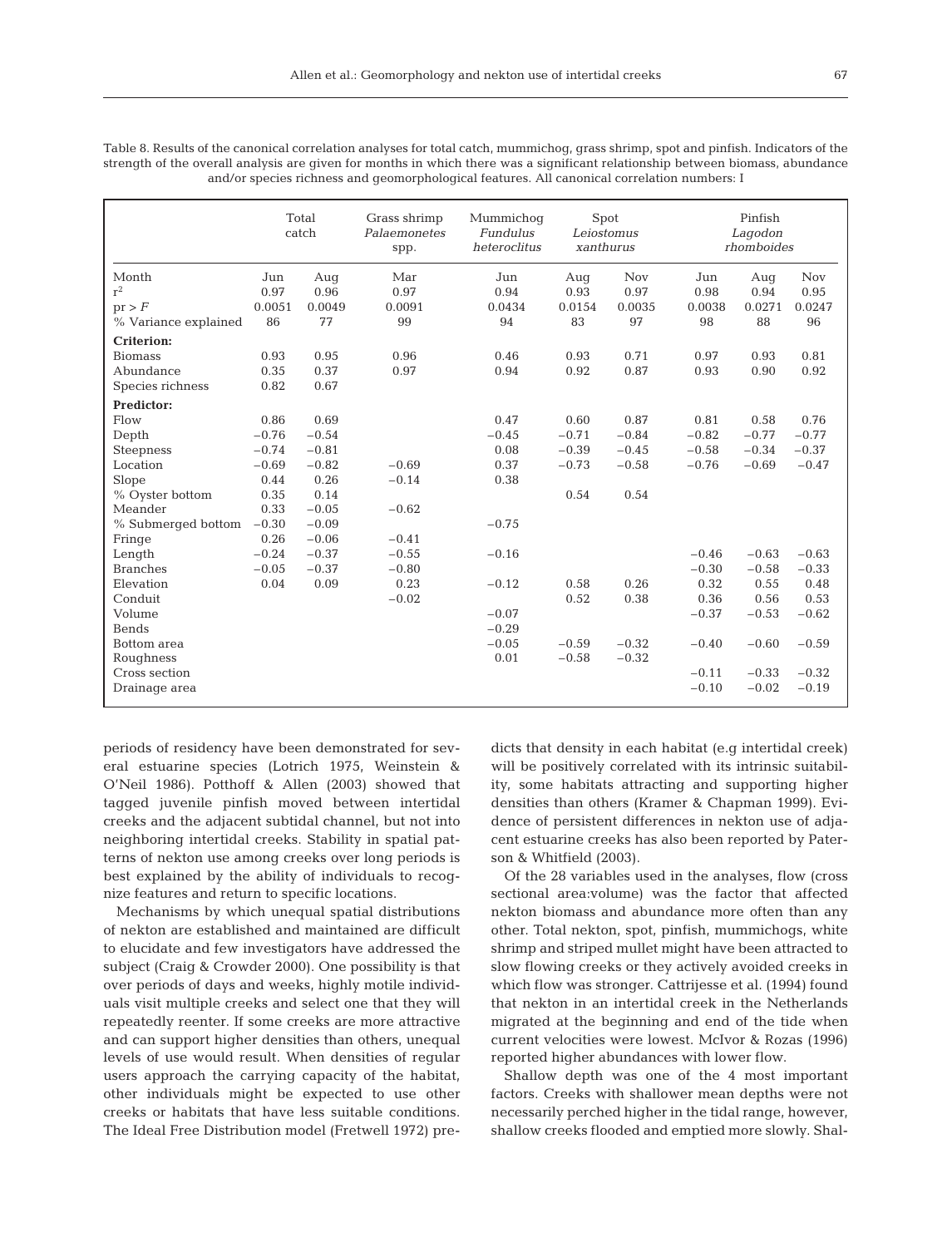low depths may be attractive to small nekton as refuge from aquatic predators, but Craig & Crowder (2000) concluded that few studies have directly tested this. Using tethering experiments, Ruiz et al. (1993) demonstrated higher mortality of grass shrimps, mummichogs and other small fishes with increasing depth. Large predators were uncommon in flooded intertidal creeks, but they occurred in adjacent subtidal channels (Cain & Dean 1976, Paterson & Whitfield 2003, Bretsch & Allen 2006). Nekton may select shallow depths to find more abundant or preferred prey resources (Kneib 1997).

Steepness was another important feature with low steepness supporting higher nekton use. Creeks with more gently sloped banks had slower flow. This was also reported by McIvor & Odum (1988). We would expect that intertidal creeks with flatter profiles are used more by demersal foragers than creeks with nearly vertical, eroding marsh banks. Low bank steepness was the most important factor affecting brown shrimp in June and white shrimp in August, when they were at peak abundances. Rozas & Zimmerman (2000) found both brown and white shrimps most abundant at low, shoreline marsh sites, and Wenner & Beatty (1993) recognized the importance of sloped intertidal creek (rivulet) banks to juvenile white shrimp. For some species, gently sloped edges may provide better refuges than steep banks (McIvor & Odum 1988, Hettler 1989). Rozas et al. (1988) concluded that depositional (sloped) creek banks were the primary corridors for nekton movements between creeks and the marsh surface. Many fishes were more abundant in California salt marsh creeks with sloped than steep banks (Williams & Zedler 1999).

The length of marsh edge was not an important factor for nekton use of intertidal creeks. Nekton densities in other systems are higher at marsh edges than on adjacent open bottom or interior marshes (Baltz et al. 1993, Minello et al. 1994, Peterson & Turner 1994, Cicchetti & Diaz 2000, Minello et al. 2003). Edge habitat varies geographically with respect to landscape features such as channel network complexity, which increases with tidal range along the Atlantic coast (McIvor and Rozas 1996). Temporally dynamic relationships between edges and adjacent intertidal and subtidal areas also account for high variability in nekton use. Elevation of the bank, characteristics of the adjacent water body, proximity of vegetation to the edge and types and densities of plant stems are some factors that affect the use of edges (Rakocinski et al. 1992, Rozas & Zimmerman 2000). Differences in the relationship between nekton and edges are expected between locations and the spatial and temporal scales of measurements. A significant km scale relationship was reported between densities of white shrimp occupying Georgia creeks near low tide and the amount of intertidal edge (Webb & Kneib 2002). Kneib (2003) reported a strong relationship between production of nekton and the amount of intertidal edge. At the scale of the intertidal creek with whole creek collections being made at bank full high tide, our study indicated that amount of edge was not as important as other features including the slope of the bank (edge).

The association of higher nekton densities with nearness to an upland ridge (location) could not be attributed to differences in internal geomorphology or drainage area of the intertidal creeks, and salinity regimes did not vary among creeks. Dame et al. (1992) concluded that age related differences in physical and geochemical features of the marsh along the continuum from the uplands to the ocean ends of estuaries such as North Inlet may influence the distribution of estuarine species. Other studies have reported that nekton abundances increase with decreasing stream order and proximity to uplands (Rozas & Odum 1987, Desmond et al. 2000, Webb & Kneib 2002). Differences in nekton use between the 2 groups of intertidal creeks may have been related to differences in size, depth, or other characteristics of the adjacent subtidal channels that may have affected predator abundance or refuge availability at low tide.

Strong relationships between nekton and certain geomorphological characteristics suggest that major intertidal creeks serve as more than just corridors for nekton movement. Intertidal creeks are often thought of as conduits connecting permanently flooded and higher intertidal areas (Kneib 1997, Wenner & Beatty 1993). Rozas et al. (1988) demonstrated that compared to edges bordering open water, small creeks (rivulets) were the primary corridors for nekton movements into a tidal marsh. Hettler (1989) reported densities were higher adjacent to a rivulet than adjacent to a major creek bank. McIvor & Rozas (1996) concluded that the proximity of rivulets to the marsh enabled nekton to maximize time on the marsh and that rivulets afforded greater protection from predators. Because intertidal creeks are inundated for longer periods than the adjacent marsh, use by nekton is expected to be important regardless of whether those occupants eventually move onto the flooded marsh. We assumed the tidal migrants were not able to predict the extent to which they could access the marsh from tide to tide, so collections at bank full (20 to 30% of the tides) were representative of regular patterns of use. If so, selection for certain internal characteristics of creeks might be more important than features of the surrounding marsh. In fact, we found that use of the creeks by total nekton, all shrimps and most fishes was related to internal features but not to drainage area. The exceptions (blue crab, white mullet and striped mullet) were commonly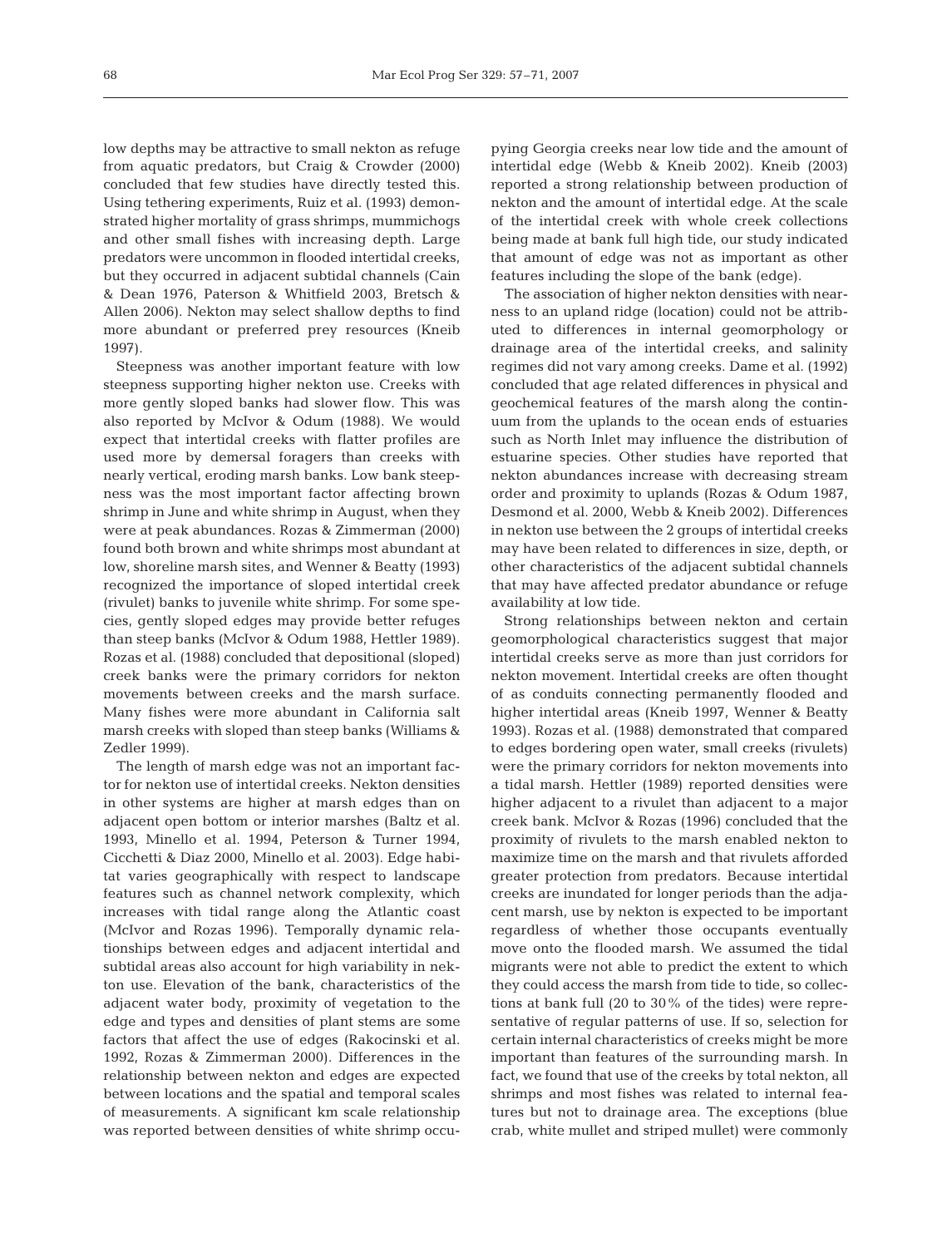observed foraging on the flooded marsh. Anchovies and Atlantic silversides, pelagic feeders that were abundant in creeks but not on the marsh, were not associated with drainage area and were only weakly

influenced by internal features. Grass shrimp, the overall most abundant tidal migrant every season, did not appear to be strongly influenced by the geomorphological characteristics of the creeks. It was only related to features in March when densities of overwintering shrimps were related to branches, meander and length. Few transient taxa were present in March. The absence of relationships during the warm months suggests that smaller summer generation grass shrimps were not as responsive to physical features when many other taxa co-occupied the creeks.

The importance of slow flow and shallow depth to the mummichog was consistent with other reports (Kneib 1997). The most important factor affecting their use was the proportion of bottom submerged at low tide. This inverse relationship might be explained by their preference for deeper areas of submerged bottom. In this area, creeks with lower percent submergence at low tide have deeper pools. The lack of relationships between mummichog (>15 mm) in creeks and the sizes of adjacent marsh basins during any season suggests that geomorphological differences within creeks (pools) may be more important than the amount of marsh available around high tide.

We did not find evidence that oysters provide essential habitat for nekton within intertidal creeks. Removal of live oysters in the BACI experiment did not affect patterns of use between years and bottom coverage by oyster shell was not an important feature for either total nekton or individual taxa in the multivariate analyses conducted for the 2 yr period. These findings contrast with the results of many reports that identify Eastern oyster reefs as important nekton habitat (Dame 1996, Coen et al. 1999). This may be due to the differences in the configuration of oysters and tidal currents in intertidal creeks compared to those on subtidal reefs (Coen et al. 1999, Lehnert & Allen 2002) or intertidal fringing and island reefs surrounded by open water or flats (Wenner et al. 1996, Glancy et al. 2003). Oysters in intertidal creeks tend to occur in small isolated patches and are not exposed to strong tidal currents and wave action. Other physical features of intertidal creeks appear to influence patterns of nekton use more strongly than the presence of oysters.

Our findings raise an interesting question about the relative importance of geomorphology and water quality to nekton use of tidal creeks. Spatial variations in the abundance of estuarine nekton are often attributed to variations in salinity, dissolved oxygen, or other water quality parameters. Demonstrated relationships between the physical configuration of habitat and nekton use among neighboring creeks with similar and stable salinity suggest caution is necessary in evaluating causes for differences in nekton use of habitat along environmental gradients, regardless of habitat type or geographic location.

It is important to recognize that the hydrology, landscape structure and ecology of marshes and associated creeks on different coasts vary considerably, and that the features found to be important to nekton in this system may not be as important as other features elsewhere. The approach to identifying geomorphological features of importance to nekton used in this study should be useful in other marsh, mangrove and shallow-water systems. Nevertheless, we believe that our finding that shallow average depths, broad lateral profiles, slow tidal flow and close proximity to uplands support the highest densities of nekton has broad applications and can provide guidance for resource managers charged with protecting and restoring salt marsh systems. Creeks with these characteristics should be assigned high priority for protection. Webb & Kneib (2002) recommended a precautionary approach to making land-use decisions that would reduce the structural complexity of marshes and networks of creeks. As components of the intertidal landscape, tidal creeks should be configured to provide essential ecological services to resident and transient species (Desmond et al. 2000, Rozas & Zimmerman 2000, Able et al. 2002). Williams & Zedler (1999) suggested that future restoration projects should mimic natural marsh hydrogeomorphology and diversity more closely. The importance of dendritic tidal channel complexity, habitat matrix heterogeneity and other attributes of estuarine landscape structure is described by Simenstad et al. (2002). Additional investigations of relationships between geomorphological features of creeks, water quality and the behavior and production of nekton populations will be necessary to determine design and management criteria that achieve sustainable functional equivalency for created marshes in different geographic regions.

*Acknowledgements.* We thank the many dozens of students, staff and volunteers who assisted with the field collections, sample processing and data management during the study, especially: A. Blair, J. Brewster, B. Brost, C. Burdick, E. Bustic, B. Castellion, C. Corbett, C. DeFranco, R. Ellin, A. J. Erskine, R. Green, L.Gregory, K. Hudson, L. Humphries, J. Keesee, P. Kenny, B. King, E. Koepfler, W. Lanham, V. Ogburn-Matthews, M. Potthoff, J. Raphan, P. Schneider and others associated with the Marine Science Dept, Coastal Carolina University and Baruch Marine Field Laboratory, University of South Carolina. D. Aguilera and J. Blakely assisted with formatting the manuscript, and D. Edwards assisted with statistical analyses. This work was supported by NSF award DEB 950957 from 1996–2001. This manuscript is Belle W. Baruch Institute for Marine and Coastal Sciences contribution No. 1447.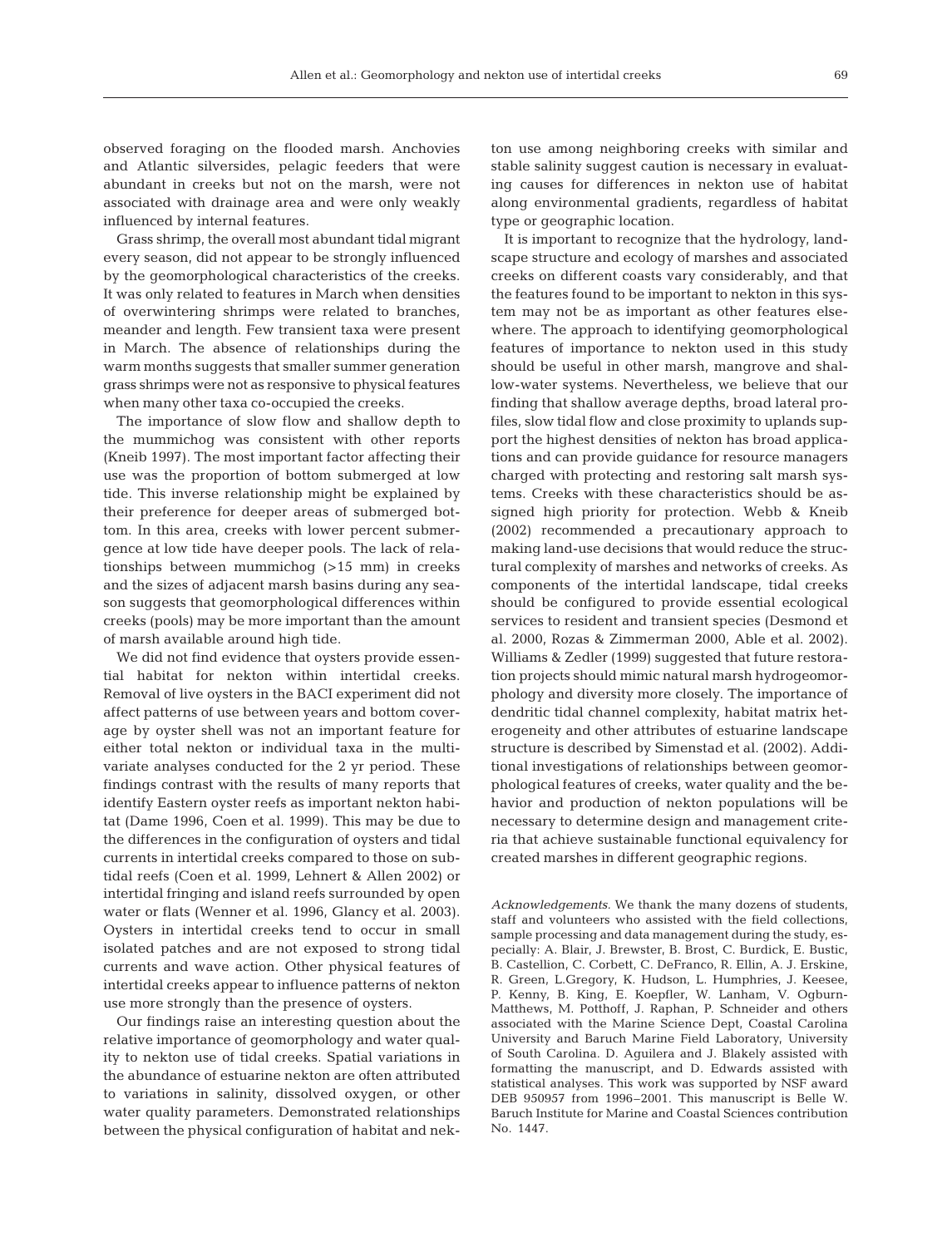#### LITERATURE CITED

- Able KW, Nemerson DM, Bush R, Light P (2001) Spatial variation in Delaware Bay (USA) marsh creek fish assemblages. Estuaries 24(3):441–452
- Able KW, Nemerson DM, Light PR, Bush RO (2002) Initial response of fishes to marsh restoration at a former salt hay farm bordering Delaware Bay. In: Weinstein MP, Kreeger DA (eds) Concepts and controversies in tidal marsh ecology. Kluwer Academic, Dordecht, p 749–773
- Baltz DM, Rakocinski C, Fleeger JW (1993) Microhabitat use by marsh-edge fishes in a Louisiana estuary. Environ Biol Fishes 36:109–126
- Bretsch K, Allen DM (2006) Tidal migrations of nekton in salt marsh intertidal creeks. Estuar Coast 29(3):479–491
- Cain RL, Dean JM (1976) Annual occurrence, abundance and diversity of fish in a South Carolina intertidal creek. Mar Biol 36:369–379
- Cattrijsse A, Makwaia ES, Dankwa HR, Hamerlynck O, Hemminga MA (1994) Nekton communities of an intertidal creek of a European estuarine brackish marsh. Mar Ecol Prog Ser 109:195–208
- Cicchetti G, Diaz RJ (2000) Types of salt marsh edge and export of trophic energy from marshes to deeper habitats. In: Weinstein MP, Kreeger DA (eds) Concepts and controversies in tidal marsh ecology. Kluwer Academic, Dordecht, p 515–541
- Coen LD, Luckenbach MW, Breitburg DL (1999) The role of oyster reefs as essential fish habitat: a review of current knowledge and some new perspectives. Am Fish Soc Symp 22:438–454
- Craig JK, Crowder LB (2000) Factors influencing habitat selection in fishes with a review of marsh ecosystems. In: Weinstein MP, Kreeger DA (eds) Concepts and controversies in tidal marsh ecology. Kluwer Academic, Dordecht, p 241–267
- Dame, RF (1996) Ecology of marine bivalves: an ecosystem approach. CRC Press, Boca Raton, FL
- Dame R, Childers D, Koepfler E (1992) A geohydrologic continuum theory for the spatial and temporal evolution of marsh-estuarine ecosystems. Neth J Sea Res 30:63–72
- Dame R, Bushek D, Allen D, Edwards D and 7 others (2000) The experimental analysis of tidal creeks dominated by oyster reefs: the premanipulation year. J Shellfish Res 19(1):361–369
- Dame R, Bushek D, Allen D, Lewitus A, Edwards D, Koepfler E, Gregory L (2002) Ecosystem response to bivalve density reduction: management implications. Aquat Ecol 36: 51–65
- Deegan LA, Hughes JE, Rountree RA (2000) Salt marsh ecosystem support of marine transient species. In: Weinstein MP, Kreeger DA (eds) Concepts and controversies in tidal marsh ecology. Kluwer Academic, Dordecht, p 333–365
- Desmond JS, Zedler JB, Williams GD (2000) Fish use of tidal creek habitats in two southern California salt marshes. Ecol Eng 14:233–252
- Fischer P, Eckmann R (1997) Seasonal changes in fish abundance, biomass and species richness in the littoral zone of a large European lake, Lake Constance, Germany. Arch Hydro 139(4):433–448
- Fretwell SD (1972) Populations in a seasonal environment. Princeton University Press, Princeton, NJ
- Gibson, RN (1999) Movement and homing in intertidal creek fishes. In: Horn MH, Martin KLM, Chotkowski MA (eds) Intertidal fishes: life in two worlds. Academic Press, London, p 97–125
- Gibson RN (2003) Go with the flow: tidal migration in marine animals. Hydrobiologia 503:153–161
- Glancy TP, Frazer TK, Cichra CE, Lindberg WJ (2003) Comparative patterns of occupancy by decapod crustaceans in seagrass, oyster, and marsh-edge habitats in a northeast Gulf of Mexico estuary. Estuaries 26(5):1291–1301
- Hettler WF Jr (1989) Nekton use of regularly-flooded saltmarsh cordgrass habitat in North Carolina, USA. Mar Ecol Prog Ser 56:111–118
- Holland AF, Sanger DM, Gawle CP, Lerberg SB, Santiago MS, Riekerk GHM, Zimmerman LE, Scott GI (2004) Linkages between tidal creek ecosystems and the landscape and demographic attributes of their watersheds. J Exp Mar Biol Ecol 298(2):151–178
- Jongman RHG, ter Braak CJF, van Tongeren OFR (1995) Data analysis in community and landscape ecology. Cambridge University Press, Cambridge
- Kneib RT (1997) The role of tidal marshes in the ecology of estuarine nekton. Oceanogr Mar Biol Annu Rev 35: 163–220
- Kneib RT (2000) Salt marsh ecoscapes and production transfers by estuarine nekton in the southeastern United States. In: Weinstein MP, Kreeger DA (eds) Concepts and controversies in tidal marsh ecology. Kluwer Academic, Dordecht, p 267–291
- Kneib RT (2003) Bioenergetic and landscape considerations for scaling expectations of nekton production from intertidal marshes. Mar Ecol Prog Ser 264:279–296
- Kramer DL, Chapman MR (1999) Implications of fish home range size and relocation for marine reserve function. Environ Biol Fishes 55:65–79
- Kramer DL, Rangeley RW, Chapman LJ (1997) Habitat selection patterns of spatial distribution from behavioural decisions. In: Godin JJ (ed) Behavioural ecology of teleost fishes. Oxford University Press, New York, p 37–80
- Lehnert RL, Allen DM (2002) Nekton use of subtidal oyster shell habitat in a southeastern US estuary. Estuaries 25(5):1015–1024
- Lotrich VA (1975) Summer home range and movements of *Fundulus heteroclitus* (Pisces: Cyprinodontidae) in a tidal creek. Ecology 56(1):191–198
- McIvor CC, Odum WE (1988) Food, predation risk, and microhabitat selection in a marsh fish assemblage. Ecology 69(5):1341–1351
- McIvor CC, Rozas LP (1996) Direct nekton use of intertidal saltmarsh habitat and linkage with adjacent habitats: a review from the southeastern United States. In: Nordstrom KF, Roman CT (eds) Estuarine shores: evolution, environments and human alterations. John Wiley & Sons, New York, p 311–334
- Minello TJ, Zimmerman RJ, Medina R (1994) The importance of edge for natant macrofauna in a created marsh. Wetlands 14:184–198
- Minello TJ, Able KW, Weinstein MP, Hays CG (2003) Salt marshes as nurseries for nekton: testing hypotheses on density, growth and survival through meta-analysis. Mar Ecol Prog Ser 246:39–59
- Paterson AW, Whitfield AK (2003) The fishes associated with three intertidal salt marsh creeks in a southern African estuary. Wetl Ecol Manag 11:305–315
- Peterson GW, Turner RE (1994) The value of salt marsh edge vs. interior as a habitat for fish and decapod crustaceans in a Louisiana tidal marsh. Estuaries 17(1B):235–262
- Pittman SJ, McAlpine CA, Pittman KM (2004) Linking fish and prawns to their environment: a hierarchical landscape approach. Mar Ecol Prog Ser 283:233–254
- Potthoff M, Allen DM (2003) Site fidelity, home range, and